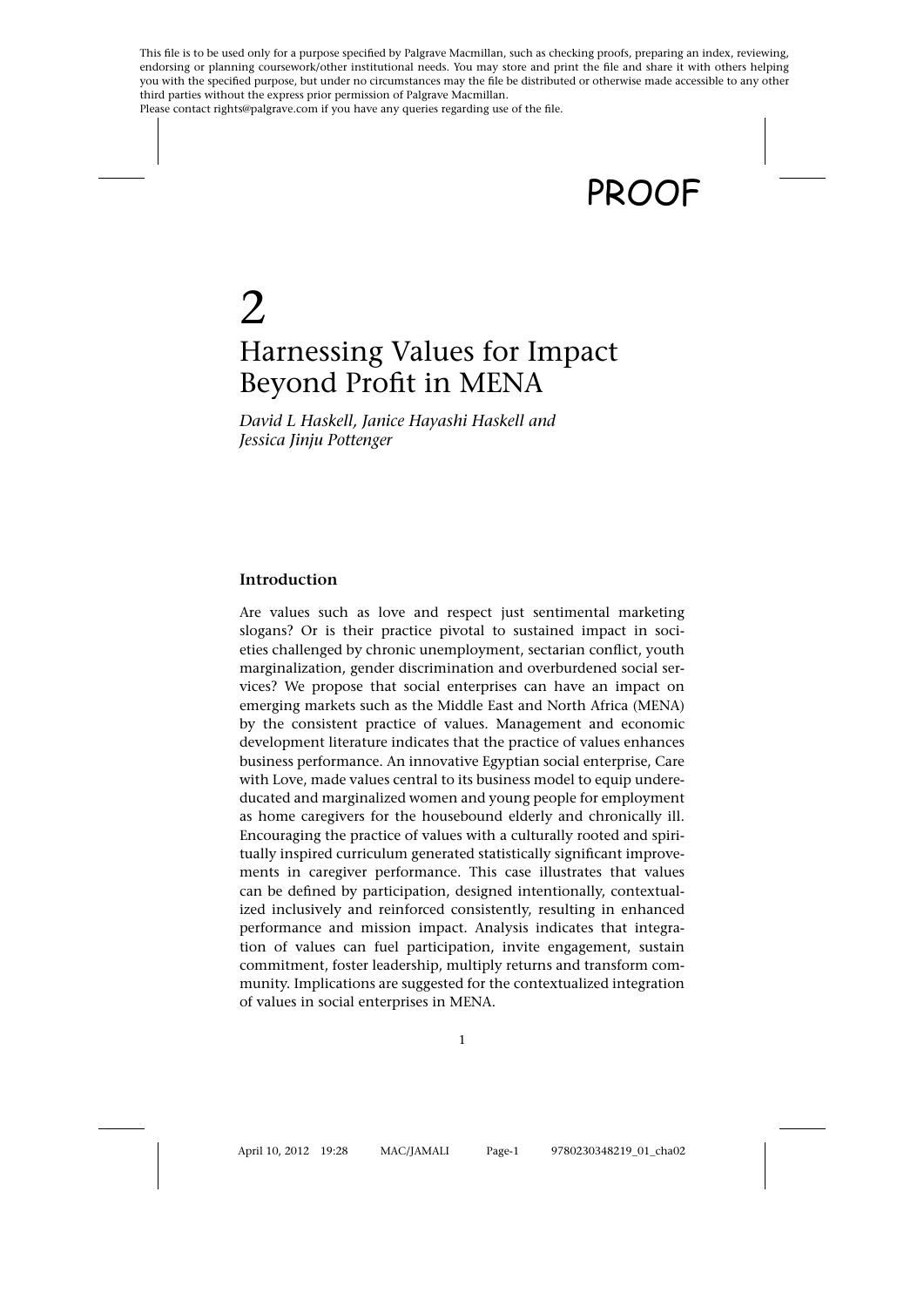#### 2 *Harnessing Values for Impact Beyond Profit in MENA*

### **Literature review**

A growing body of research affirms that the practice of values plays a significant role in both human development and business outcomes. Terms such as 'value added' and 'value creation' are common, but the definition and role of values remains ambiguous and often controversial. At the outset, therefore, this review defines the term 'value' from the literature.

Williams, a professor of sociology at Cornell University, defines a value as 'criteria or standards of performance,' and elaborates, 'all values have cognitive, affective, and directional aspects' and 'serve as criteria for selection in action' (Williams, 1979, p. 16). Hofstede, an IBM intercultural values researcher, similarly defines values as 'feelings with an added arrow indicating a plus and a minus side' (Hofstede et al., 2010, p. 9). Grondona, a political law professor at the University of Buenos Aires, defines a value as 'an element within a conventional symbolic system that serves as a criterion for selecting among the alternatives available in a given situation' (Grondona, 2000, p. 45). In summary, values are defined as learned, interconnected, informational, affective guidelines that influence decision-making.

On a global level, values surveys indicate that a society's values influence its cultural and socio-economic development. Rokeach pioneered the exploration of values in organizations and social movements, and the role of self-awareness in values assimilation (Rokeach, 1979). Hofstede isolated cultural values in national samples from 116,000 IBM questionnaires in more than 50 countries (Hofstede, 2001; Hofstede et al., 2010). Harrison's global research argues that values shape socio-economic development (Harrison and Huntington, 2000; Harrison and Berger, 2006; Harrison and Kagan, 2006). The 2005 World Values Survey, analyzing data from more than 100 countries, indicated that cultural values, including those expressed in religious terms, significantly impact on human behavior and development (Inglehart and Welzel, 2005).

At the organizational level, management research has identified the strategic role of values in contributing to leadership quality, organizational performance and business outcomes. The GLOBE Study of more than 17,000 people in 62 countries documented the impact of values on the practice of leadership in organizations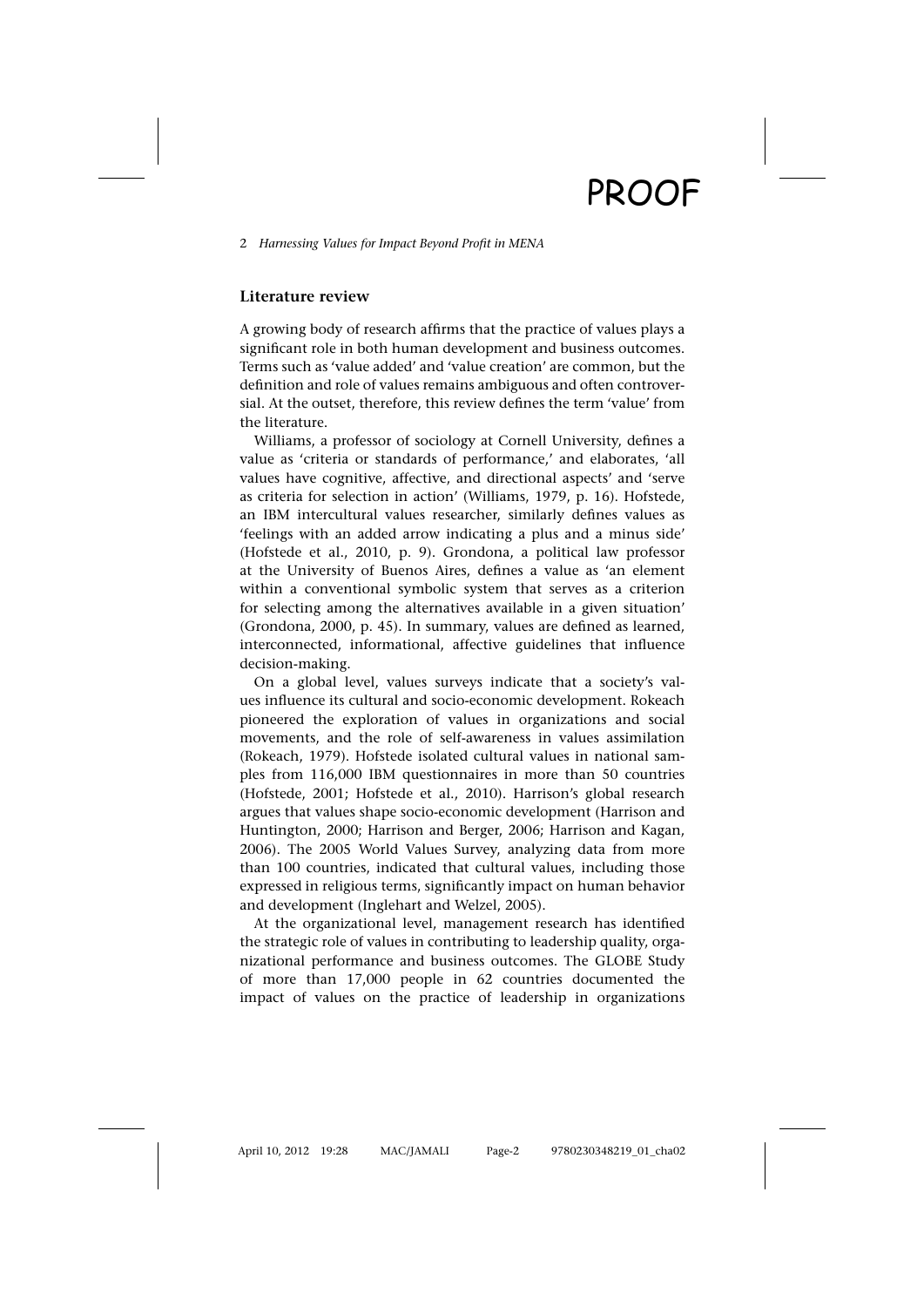#### *David L Haskell, Janice Hayashi Haskell and Jessica Jinju Pottenger* 3

(House et al., 2004). Peters and Waterman found that 62 best-inclass US corporations were 'built around a core of "shared values" ', concluding that 'excellent companies seem to have developed cultures that have incorporated the values and practices of great leaders' (Peters and Waterman, 1982, pp. 15, 26). Likewise, Collins and Porras discerned that 18 visionary 'built to last' US corporations known for outperforming their peers in shareholder returns also practiced an ideology of uncompromised values and perpetual purpose, not mere profit maximization (Collins and Porras, 1994, pp. 40–79). In a sequel study of 11 'good to great' US companies, Collins discovered that their executives practiced company core values, and prioritized values in management recruitment and discipline maintenance (Collins, 2001, pp. 193–201). Fannie Mae and Circuit City, 'good to great' companies that failed to practice their values, proved unable to sustain performance. Supplementary literature also advocates the integration of authentic values into corporate cultures and operations to improve performance (O'Toole, 1995; Blanchard and O'Connor, 2003; George, 2003; Barrett, 2006; Schein, 2010).

At the small and medium enterprise (SME) level, research also demonstrates that the practice of values has a primary influence on business outcomes. Across Latin America, nearly half of 1330 SME owner-managers in eight countries named ethical and religious values as the primary driver of their CSR practices, and indicated that these enhanced profitability, stakeholder relations and concern for employees (Vives, 2005, pp. 8–9). In Spain, four SME owners recognized for exemplary socio-environmental practices reported similar drivers, generating competitive differentiation, improved employee motivation and better economic returns (Murillo and Lozano, 2006). In the UK, 24 SME owner-managers with exemplary CSR records asserted that 'their values were essential and a powerful driver of ethics and standards in the company', resulting in improved reputation, market position, efficiency, and employee motivation and recruitment (Jenkins, 2006, pp. 249–251).

Recent evidence from the MENA region also confirms the strategic role of values in business outcomes. Aramex, a CSR pioneer in Jordan, integrated values into its culture and operations by focusing less on 'share value than shared values', investing in developing its people and pursuing sustainability via interwoven stakeholder interests (Jamali and Dawkins, 2011, pp. 5–6). Likewise, six Lebanese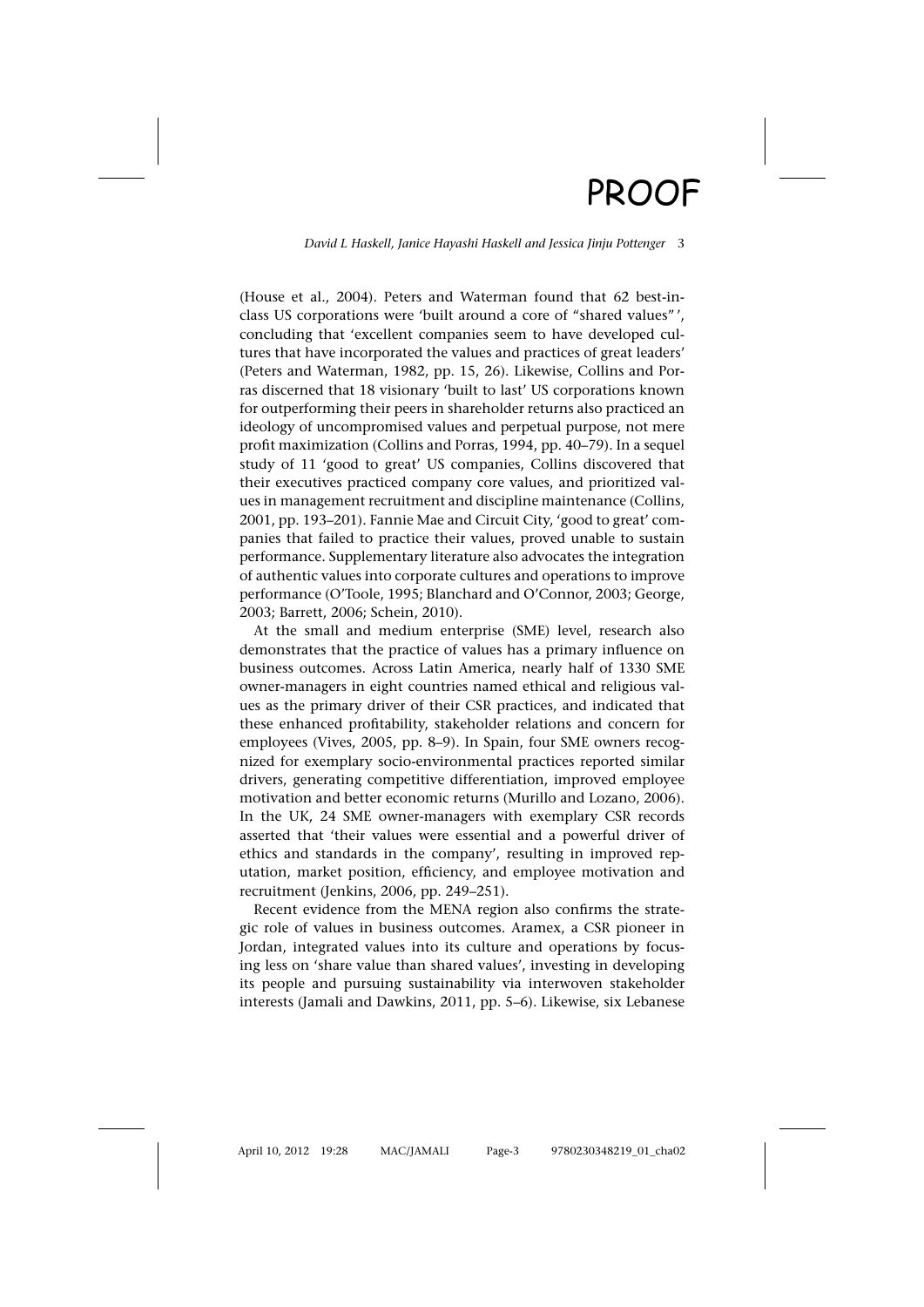#### 4 *Harnessing Values for Impact Beyond Profit in MENA*

SME owner-managers noted for their CSR engagement reported the influence of the founder's spiritual or religious values on business performance, reinforced by relational stakeholder networks (Jamali et al., 2009). In a job satisfaction survey, 201 white-collar Egyptian workers reported humanistic and collectivist value motivations rather than monetary rewards (Sidani and Jamali, 2010).

Whether the context is global or local, Western or Eastern, corporate or SME, a recurring theme in the literature is the spiritual or religious roots of values driving socio-economic outcomes. World Values Survey researchers advise that 'the traditional secularization thesis needs updating. It is obvious that religion has not disappeared from the world, nor does it seem likely to do so' (Norris and Inglehart, 2004, p. 4). In fact, a growing body of research advocates incorporating spiritual values into organizational behavior and leadership (Kriger and Hanson, 1999; Mitroff and Denton, 1999; Neal and Biberman, 2004; Biberman and Tischler, 2008; Giacalone and Jurkiewicz, 2010). However, spiritual values integration can lead to controversy, especially in pluralist or sectarian contexts. Williams cautioned: 'We must never lose sight of the fact that values are continually used as weapons in social struggles' (Williams, 1979, p. 26). Therefore, the challenge is to sustain consensus around shared values while engaging increasingly diverse stakeholder constituencies (Haskell et al., 2009, pp. 534–538).

MENA sensitivities warrant an indigenous, contextualized business approach that integrates spiritual values while respecting diverse traditions. World Values Survey research indicates that MENA countries uphold traditional religious values and economic survival values more than any other cultural bloc (Inglehart and Welzel, 2010, p. 554). Egypt ranked first globally, with 96 per cent of Egyptians surveyed affirming the centrality of religion in their life (Handoussa, 2010, pp. 71–72). The 2010 Arab Youth Survey confirms these trends, with 82 per cent of Arab youths between the ages of 18 and 24 asserting that 'traditional values mean a lot to me, and ought to be preserved for generations to come' (ASDA'A Burson-Marsteller, 2011, p. 24). The following case study provides empirical evidence to support the literature review's conclusions, and explores how an Egyptian social enterprise incorporated a culturally rooted, spiritually inspired values assimilation process for mission impact.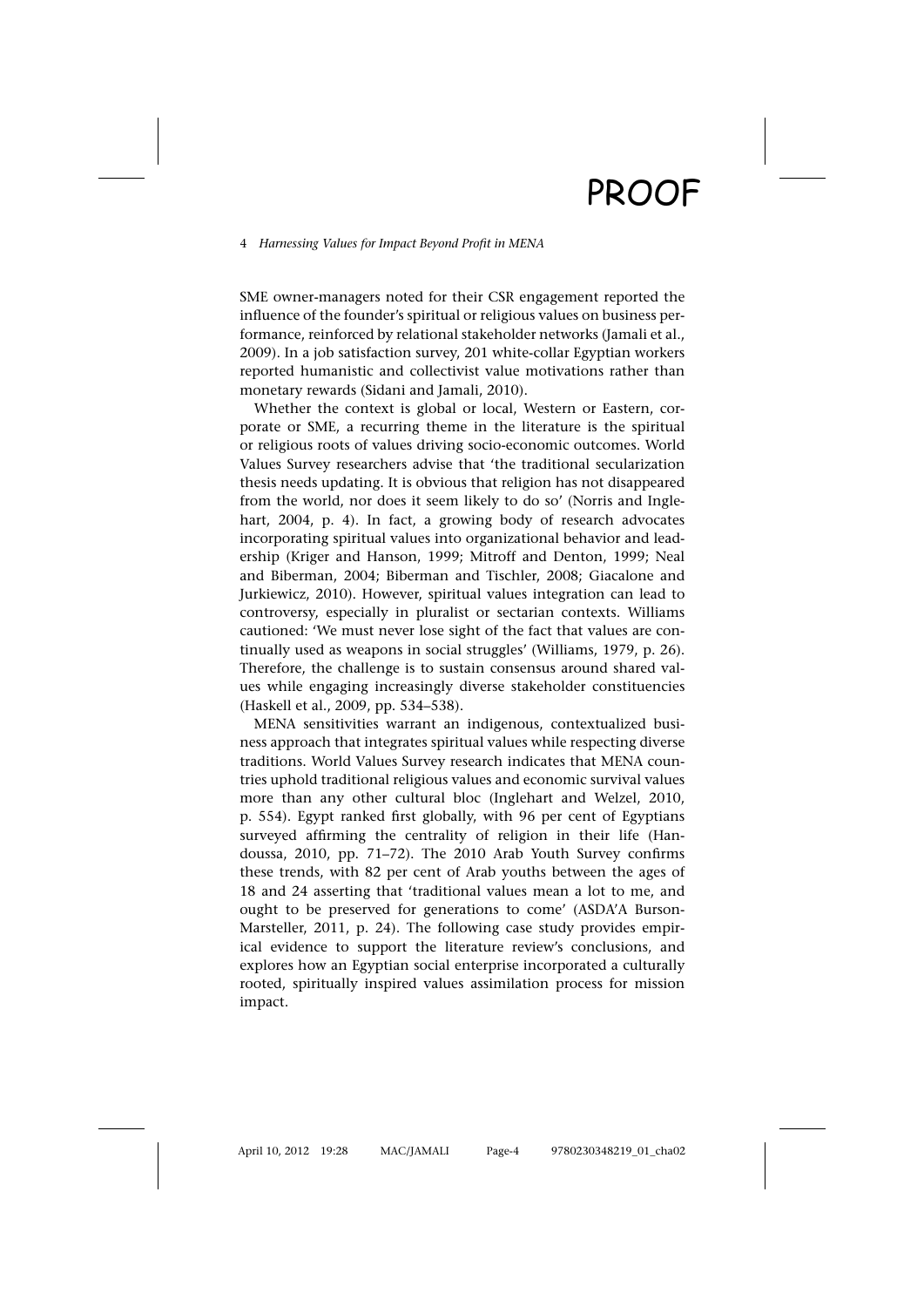*David L Haskell, Janice Hayashi Haskell and Jessica Jinju Pottenger* 5

## **Case study: Care with Love, Egypt**

### **Vision and mission**

While practicing medicine in Cairo, Dr Magda Iskander discovered the desperate need of elderly and chronically ill patients for affordable, competent and compassionate home healthcare. Iskander noticed that patients ready for hospital discharge were not being taken home because their families were unable to care for them unassisted. Several demographic trends had contributed to this. Between 1976 and 2007, life expectancy in Egypt jumped from age 55 to 71.7 (Handoussa, 2010, p. 257). Between 1988 and 2008, those in Egypt over the age of 65 increased from 3.8 to 4.1 per cent of the population (El-Zanaty and Way, 2009, p. 15). However, between 2002 and 2008, expenditure on healthcare declined from 5.99 to 4.75 per cent of gross domestic product (Ministry of Health Egypt, 2010, p. 16). The numbers and needs of the elderly and chronically ill had increased while the spending on healthcare decreased, with nothing to bridge the growing gap.

At the same time, Iskander observed the dehumanizing weight of unemployment, especially on women and youths. A 2007 survey illustrated Egypt's unemployment crisis: 62.4 per cent over those over the age of 15, with secondary education, were unemployed; 32.8 per cent with university education were unemployed; and women were twice as likely to suffer unemployment (Handoussa, 2010, p. 268). Iskander put these trends together and recognized a sustainable market-driven opportunity to create dignified employment while simultaneously meeting a pressing public health need.

Founded in 1996, Care with Love was her entrepreneurial solution. Conceived as a social enterprise, Care with Love operated under a partner non-governmental organization (NGO) until it received its own NGO registration with the Ministry of Social Affairs in 2003. Care with Love had four aims:

- (a) create dignified employment for the marginalized unemployed;
- (b) provide loving, competent and affordable home healthcare to house-bound clients;
- (c) achieve financial sustainability from earned revenues alone;
- (d) establish home and hospice healthcare as a respected profession in Egypt.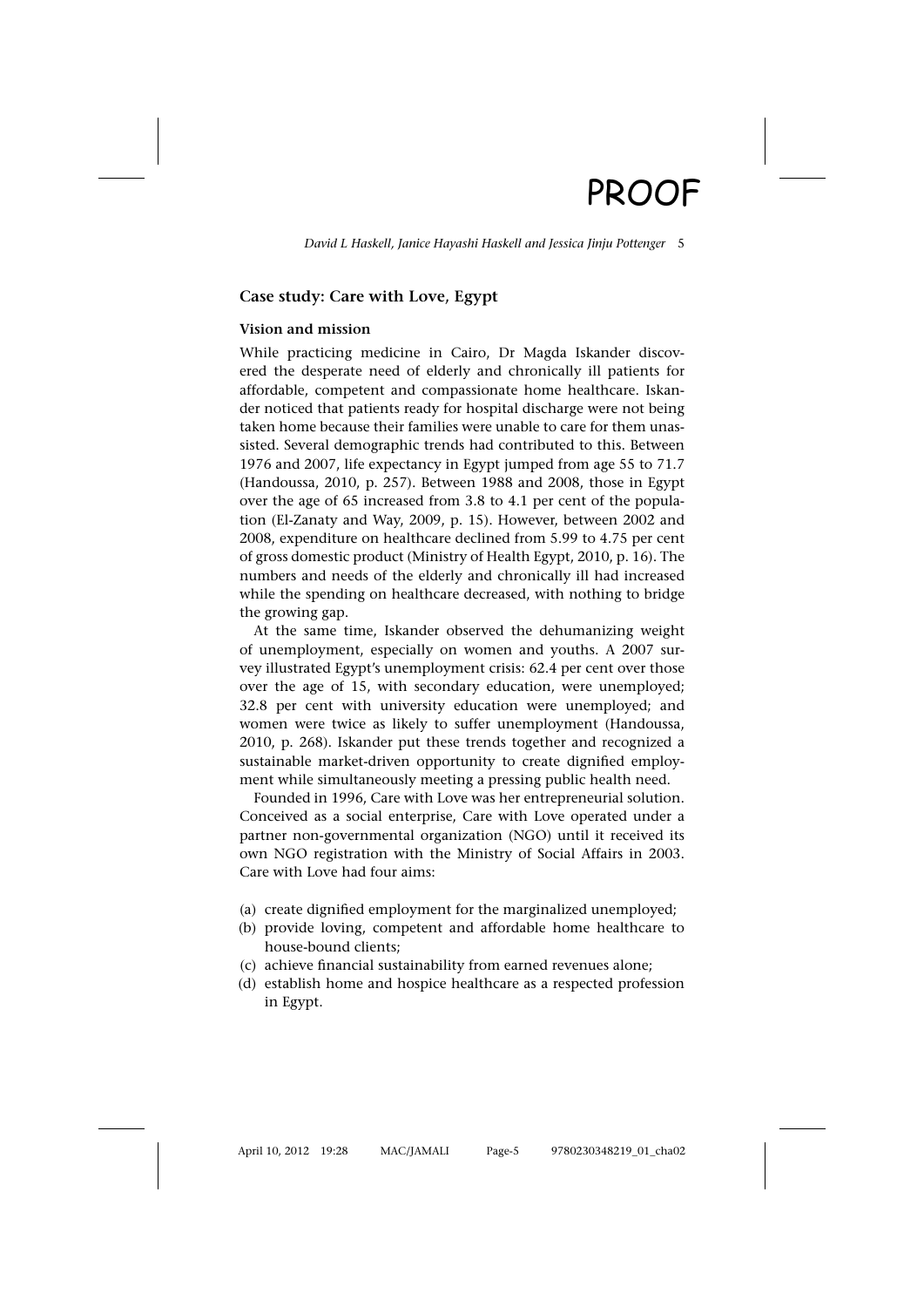#### 6 *Harnessing Values for Impact Beyond Profit in MENA*

## **Growth and impact**

From 1996 to 2010, Care with Love made laudable progress. First, Care with Love graduated 924 caregivers in 14 years, with 691 employed directly and another 233 employed elsewhere. The marginalized benefited most from these opportunities – of those employed by Care with Love, 85 per cent lacked a secondary diploma, 83 per cent were women and nearly 43 per cent were youths aged between 17 and 25. Second, during those years, Care with Love served 1450 home healthcare clients, with demand generated entirely from satisfied referrals (Figure 2.1).

Third, although initially capitalized by start-up grants and loans, since 2006 Care with Love has achieved financial sustainability from earned revenues alone, registering double-digit earned revenue growth for each year (Figure 2.2). Fourth, the Egyptian home healthcare profession was officially recognized in 2004 when the Egyptian Ministry of Labor granted social insurance benefits to caregivers. Care with Love was also recognized internationally by Ashoka, Acumen Fund and the Ford and Sawiris Foundations in 2003; Dreams InDeed in 2007; the Arab League Summit in 2009; the US Presidential Entrepreneurship Summit in 2010; and the Clinton Global Initiative in 2011. Well on its way to achieving each of its start-up goals, Care with Love was ready to expand.

#### **The values assimilation process**

To ensure Care with Love achieved its mission, Iskander implemented intensive training for caregivers, most of whom were undereducated and marginalized women and young people. After screening for their



*Figure 2.1* The Social Impact of Care with Love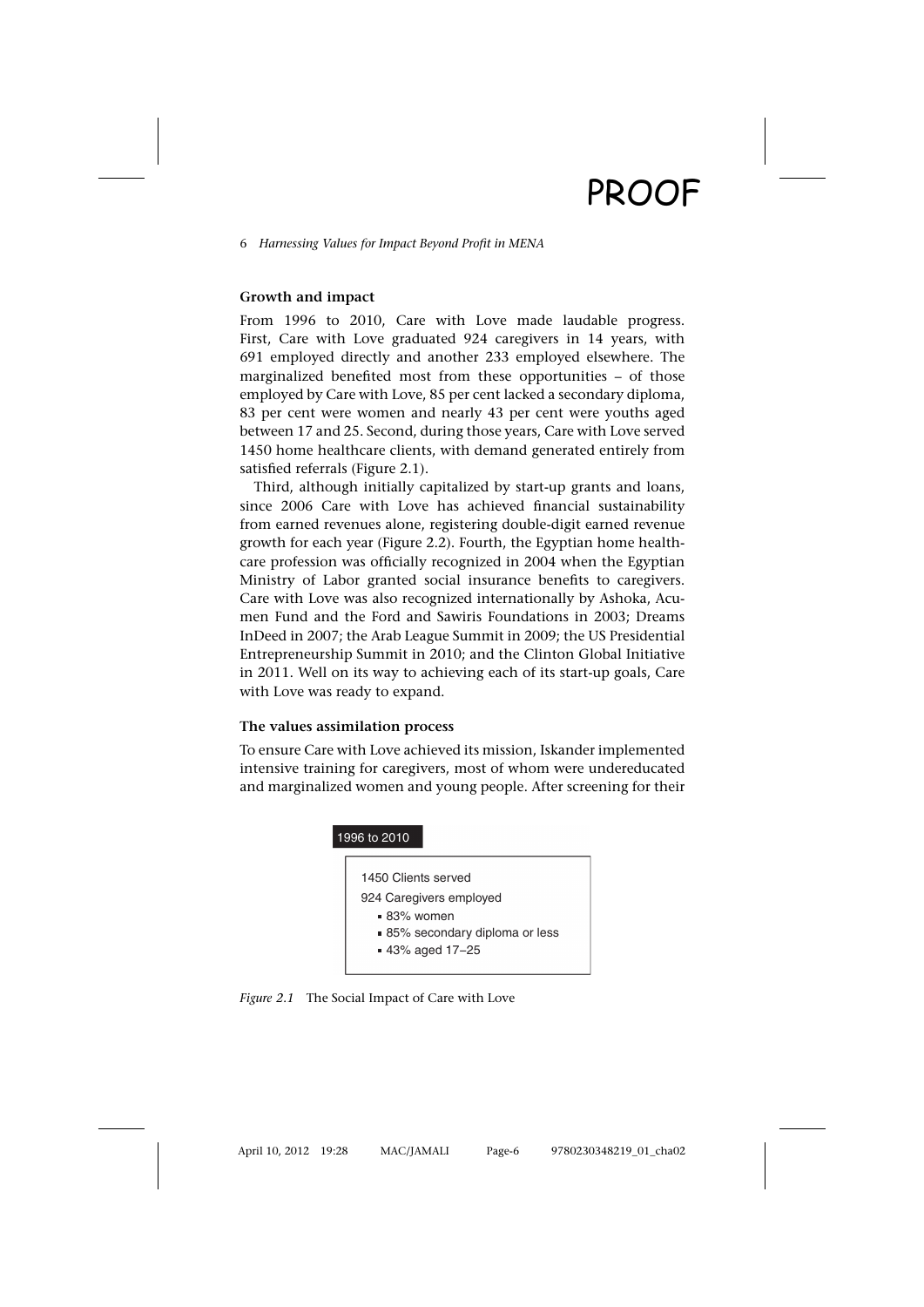

*David L Haskell, Janice Hayashi Haskell and Jessica Jinju Pottenger* 7

*Figure 2.2* The Sustainable Profitability of Care with Love



*Figure 2.3* The Care with Love Values Assimilation Process

Care with Love relational aptitude, applicants entered a three-month training program on interpersonal and technical skills, including practical fieldwork and a residential retreat. Trainers included brief, ad hoc 'values reflections' at their discretion. This values assimilation process is depicted in Figure 2.3.

During Phase I, trainees were introduced to the importance of values-based behavior in their work. For some, the mere act of learning about values in behavior was profound. One caregiver reported that the training inculcated new habits of polite speech, hygienic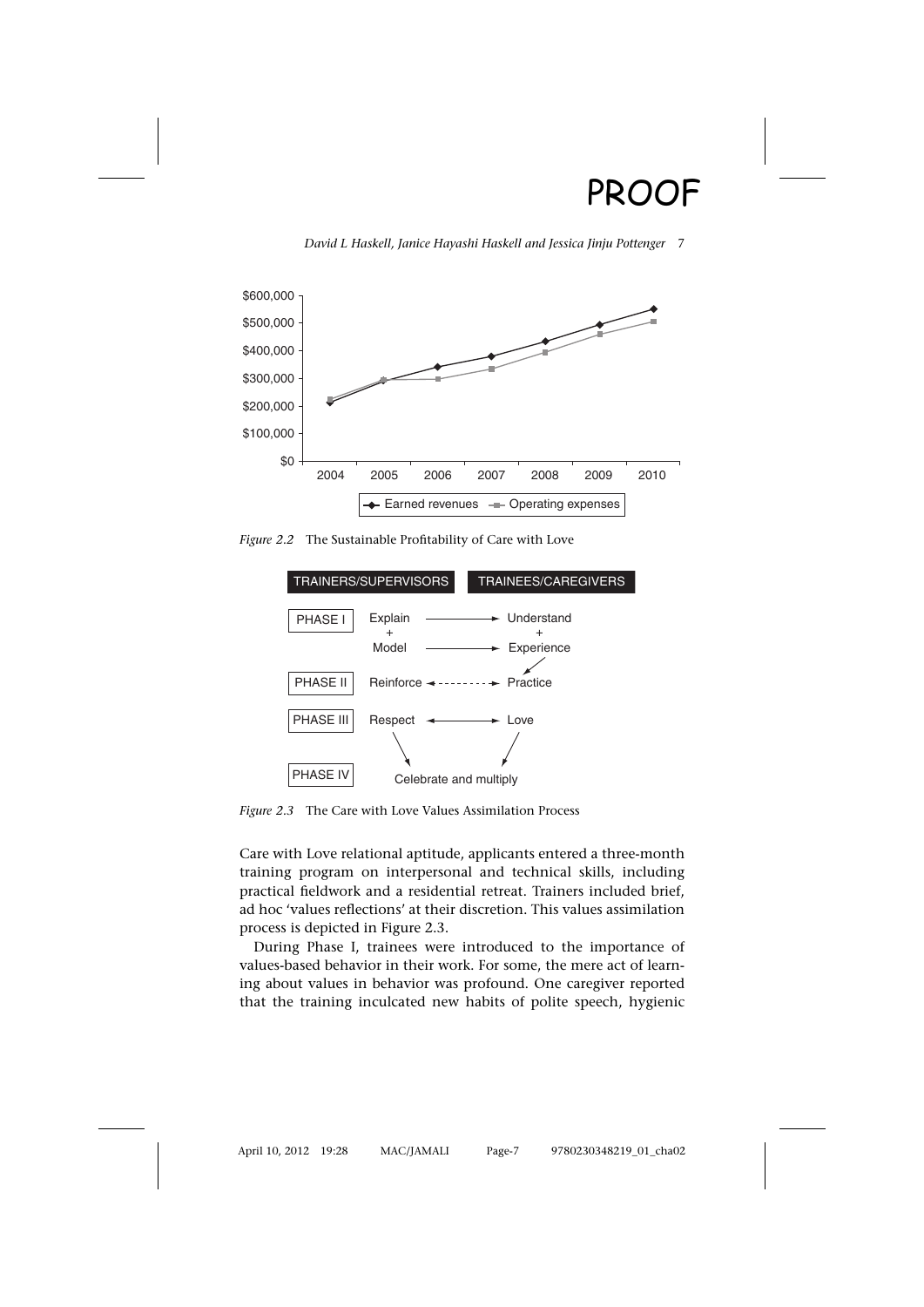#### 8 *Harnessing Values for Impact Beyond Profit in MENA*

care and responsibility for her workplace and living area. In her own words, values reflections helped her 'to become civilized'. Trainees confirmed, however, that understanding alone was insufficient; seeing the values modeled was essential. One remembered, 'We learned love by example. A caregiver had broken her hand during training; the trainer took her to the doctor and stayed until she was OK.'

Phase II provided trainees a closely supervised opportunity to practice the values and skills they had observed. This critical phase determined which caregivers would go on to work with clients, as living demonstrations of the Care with Love values and mission. Values-aligned behavior and technical skills were systematically reinforced by supervisory support, impromptu client home visits, and quarterly refresher courses. Trainer supervisors transitioned from initiating to supporting values assimilation. Supervisory support and affirmation helped caregivers sustain values alignment and take professional pride in their work. One reported: 'I was with a family and left them because of ill treatment. I did not complain nor ask for anything, but my supervisors did not let it pass and stood by me and made sure I was redressed. They support us in difficult situations.' This phase consolidated mutual benefits, with Care with Love maintaining its reputation and clientele and the caregiver receiving moral and financial support.

In Phase III, caregivers moved beyond training to fieldwork, with the motivation to continue to practice love by receiving the respect of their clients and supervisors. This exchange of love and respect transcended sectarian lines:

When I first went to my elderly client, she refused to shake hands or relate to me because I was wearing a full veil. It shocked her, so I decided to be patient. If she refused me that was her right, but that I had to try. I removed my veil when I was with her. I was cheerful with her; slowly she accepted me. Now I go with her to church and shopping, and she even trusts me with her purse.

In Phase IV of the values assimilation process, caregivers multiplied the mission impact as they generalized the values to their personal lives outside of work: 'I began to apply these values after my work with Care with Love, such as commitment and being on time.' Because values-aligned caregivers are the heart of their mission, Care with Love also sponsored an annual community festival where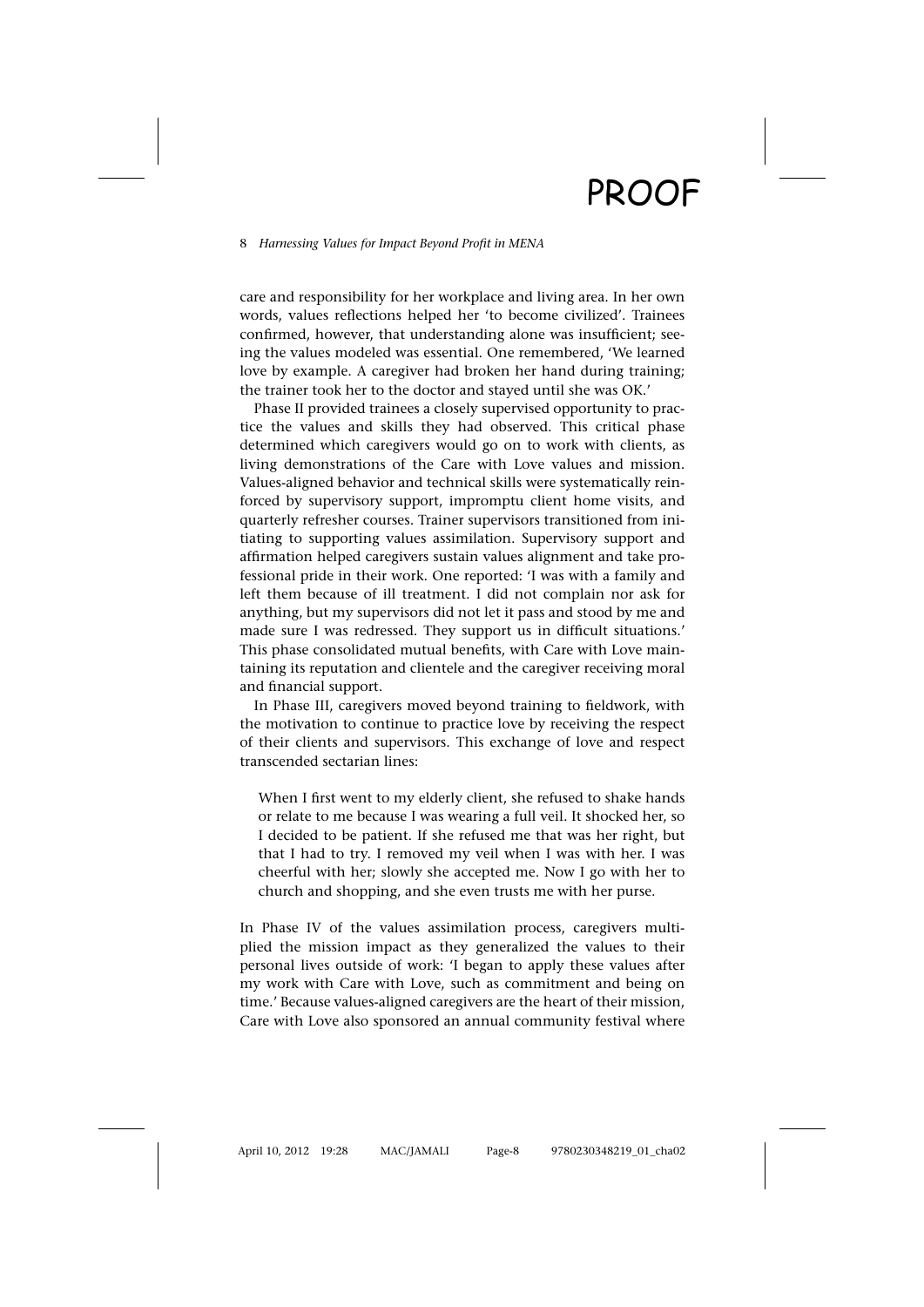*David L Haskell, Janice Hayashi Haskell and Jessica Jinju Pottenger* 9

caregivers and their families celebrated trainee graduations and honored outstanding caregivers. The outcome was a successful social enterprise and a burgeoning new profession.

### **Reinforcing core values**

Most of the Cairo team leaders had been with Iskander since she founded Care with Love in 1996, and internalized the values day-byday as they worked with her. Although they implemented the values assimilation process procedurally, specific values were not codified and presented systematically. Values reflections consisted of a notebook full of clippings, ideas and experiences gleaned over the years by Iskander and her trainers. Then, when Care with Love experimented with expansion in 2007 by franchising in another city, the quality of the care delivery suffered. Technical skills transferred readily, but the hallmark loving relationships were weak. Iskander reflected again how she had learned to demonstrate love without discrimination by religion, ethnicity, gender, age, class and disability, just as had been modeled by Jesus, her own spiritual inspiration. Iskander considered how she had been present to ensure that her Cairo team and caregivers modeled the standard for which she named the organization, *care with love.* In consultation with Dreams InDeed, Iskander concluded that the bottleneck was the current ad hoc approach that relied solely upon direct, sustained engagement with her and her team. If their services were to scale, the definition and practice of its values needed more clarity, structure and reinforcement.

Therefore, in 2007, Dreams InDeed customized and facilitated a participatory rapid appraisal (Theis and Grady, 1991) to assist Care with Love in identifying and defining its values. For the first time, their shared values were brainstormed and agreed by consensus, ranked in priority, defined in words and illustrated by exemplary behavior celebrated in their history. The outcome was clarity and unity among trainers, supervisors, staff and the board on the values that they had been practicing but which until then had not clearly codified. The resulting six Care with Love core values included:

• **Faithfulness, integrity in word and deed** is vital to earn trust when taken into a family home, such as when a caregiver found and returned a lost gold bracelet to a client who had forgotten about it.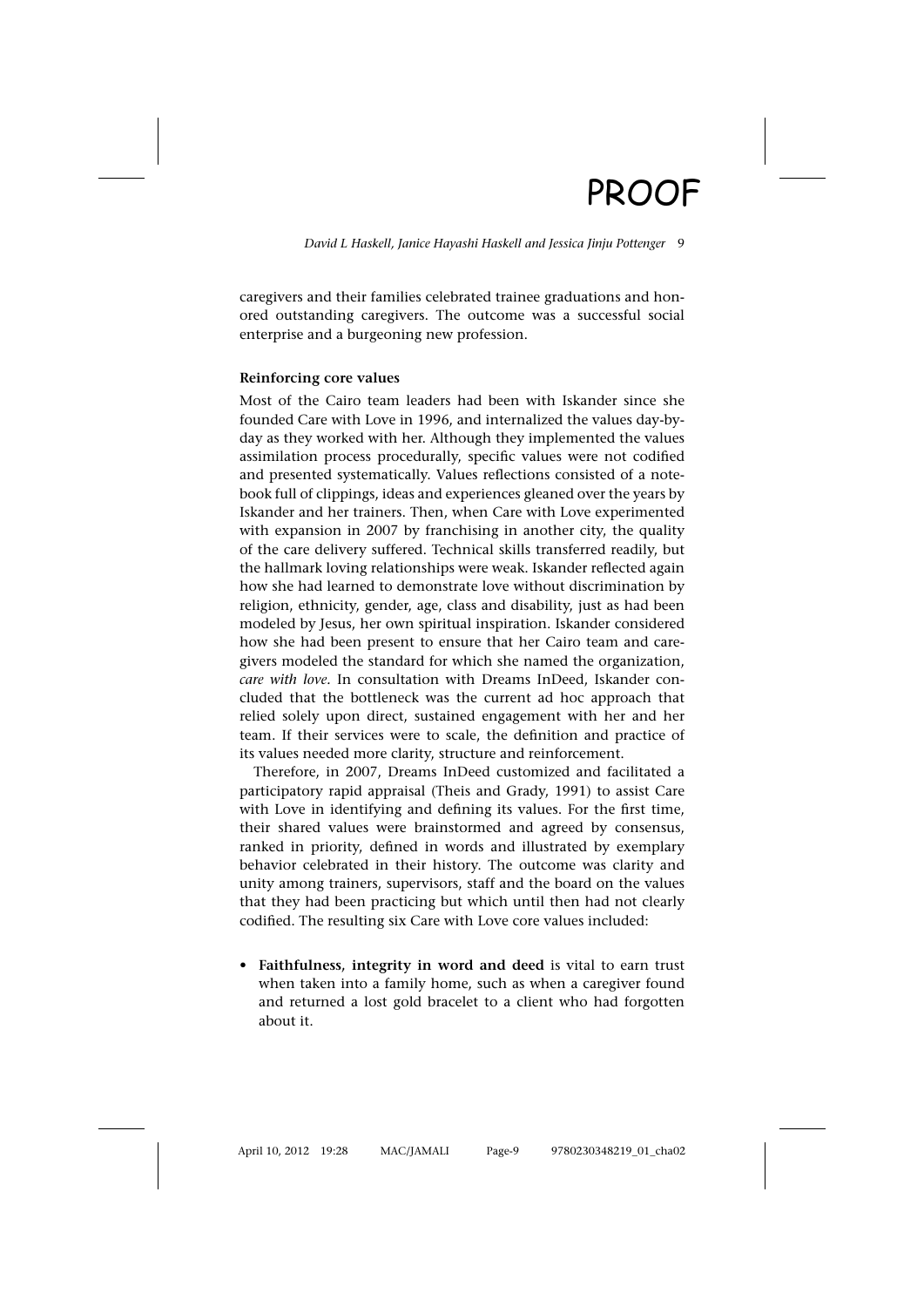#### 10 *Harnessing Values for Impact Beyond Profit in MENA*

- **Humility***,* **equal respect for all** focuses on service not status, such as during the residential training retreat, when the managing director played with us with all humility, not acting as if she was a manager at all.
- **Commitment, honoring rights in word and deed** is essential to sustain endurance, such as when a caregiver persevered in serving an Alzheimer's patient for an entire year until her death, winning over her son's bad temper because she had the right to live and receive care.
- **Teamwork***,* **collaboration for one goal** is required to achieve synergy across roles, as a caregiver expressed, 'They protect women, follow up on them, and take necessary measures with bad clients; this gave me the confidence to continue this work with patience.'
- **Acceptance of the Other***,* **engagement with all our differences** is critical to ensure unity in diversity, such as when a caregiver noted, 'Three of four families I have served are Copts; if I had not learned to accept the Other, I would not have continued in these homes.'
- **Sacrificial love***,* **giving without limit or condition** is 'the golden clasp that holds the string of all the other values together', such as when 'a caregiver saw an elderly patient's health deteriorate rapidly, but had no car to take him to hospital. He ran into the streets to find an ambulance, and then remained with his patient for three days straight.'

All agreed that the development of a structured values curriculum was needed. A formalized values curriculum was a novel concept and required months of discussion, piloting and revision, including a review of cultural appropriateness by religious and educational advisors. The content for this was researched from indigenous cultural sources, including the Bible, Islamic texts, Egyptian folklore and organizational history. An Egyptian educational consultant compiled 60 values topics in four sequential sections on understanding, exploring, applying and sustaining values (El-Rifai, 2010). Values pedagogy included illustrative stories, personal reflection and non-directive group discussion to raise the awareness of values and deepen the understanding of their application.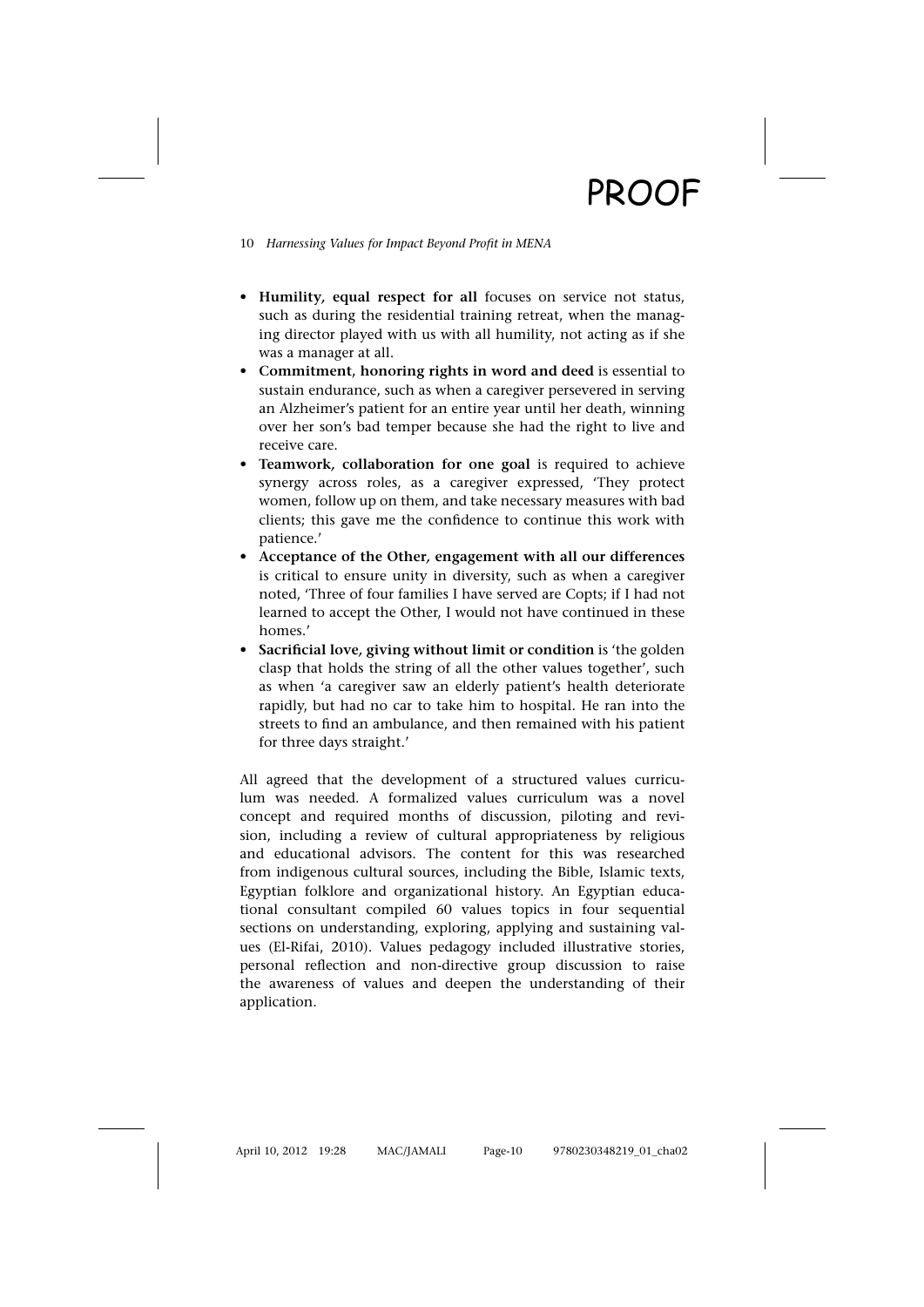*David L Haskell, Janice Hayashi Haskell and Jessica Jinju Pottenger* 11

## **Quantitative research**

To ensure the quality of the caregiver service remotely from Cairo, Care with Love deployed a rigorous performance review system that ensured that supervisors call clients weekly, visit client homes quarterly, maintain caregiver telephone contact, require quarterly refresher courses and conduct quarterly performance evaluations. Quarterly performance was rated on a five-rank scale: excellent, very good, good, acceptable and on-list (unrated, if absent).

To assess the impact of the new values curriculum (VC) after 18 months of use, Dreams InDeed assembled researchers from Egypt, Jordan, Lebanon and the US.<sup>1</sup> The research hypothesis was that VC training positively correlated with improved caregiver performance. Four tests were conducted to assess the strength of the relationship between these two variables.<sup>2</sup> The first test measured the effect of VC training on overall caregiver performance, and found that VC training had a statistically significant influence on improved average performance (Figure 2.4).



*Figure 2.4* Improvement of Average Caregiver Performance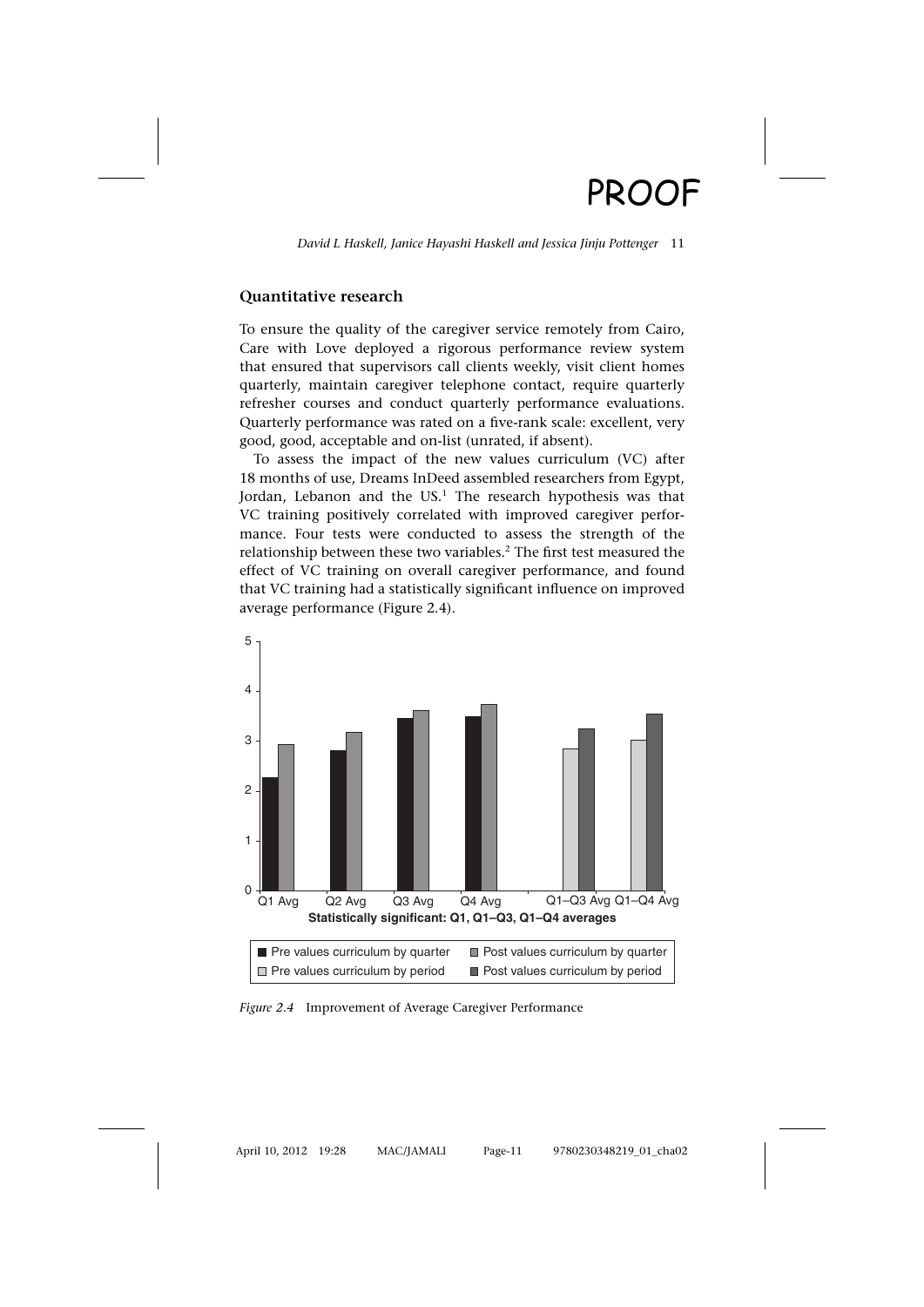12 *Harnessing Values for Impact Beyond Profit in MENA*



*Figure 2.5* Acceleration of Excellent Caregiver Performance

The second test measured the impact of VC training on top caregiver performers, finding that VC training was particularly effective at increasing the number of caregivers performing excellently (Figure 2.5). These results indicate that VC training may accelerate performance improvements, possibly due to a more rapid building of caregiver–client trust.

The third test studied the effect of VC training on caregiver bonuses awarded, and found that the post-VC group did not receive higher bonuses after completing the training. In fact, the pre-VC group's bonuses the first year after training were larger and inconsistent with performance ratings, indicating that caregiver motivation is unrelated to monetary incentives.

Finally, tests of correlation between caregiver performance and the control variables of caregiver gender, age and education level identified no statistically significant relationships. While there might have been performance gaps on other measures, both genders and all ages and educational levels competently demonstrated Care with Love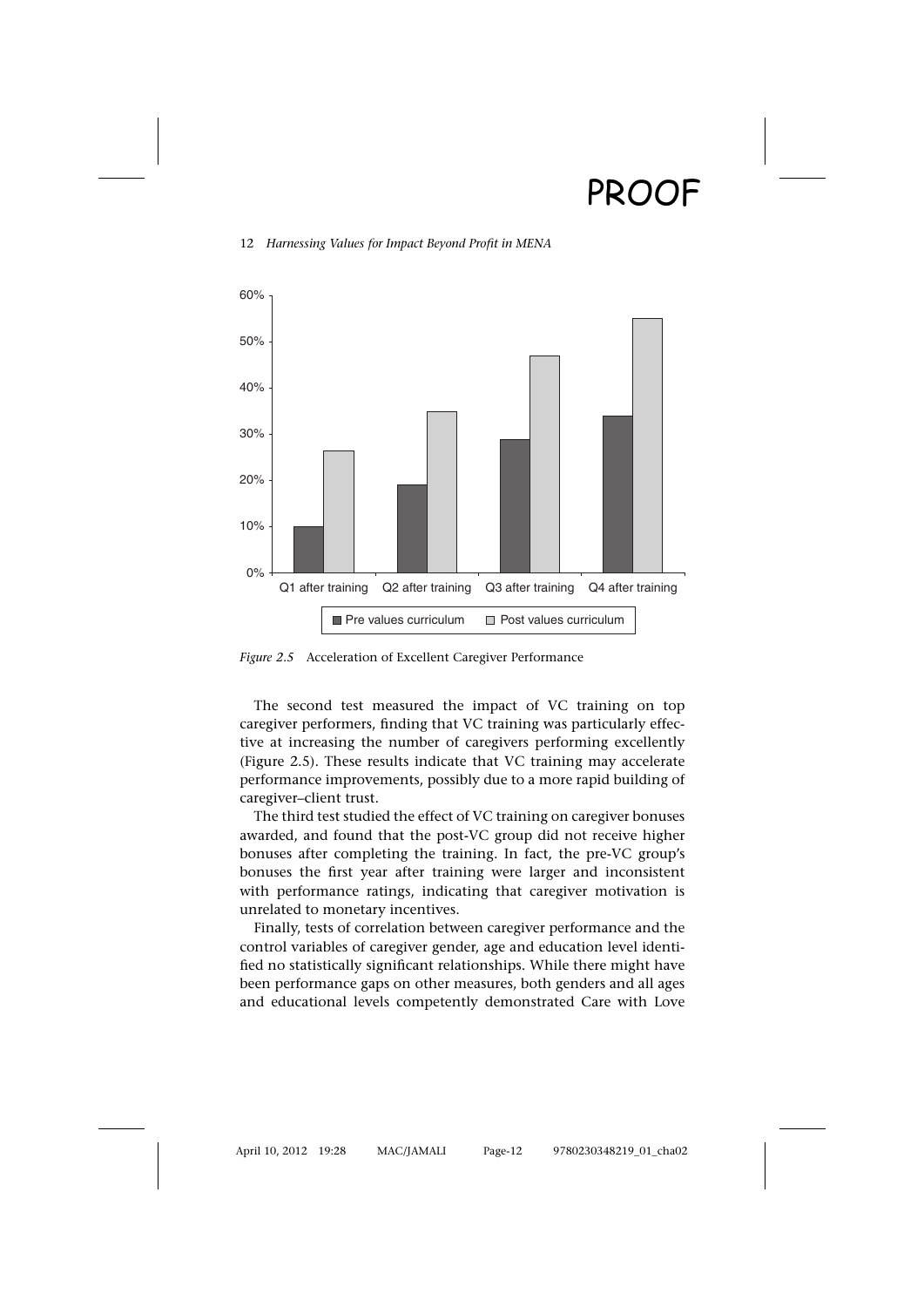*David L Haskell, Janice Hayashi Haskell and Jessica Jinju Pottenger* 13

values and skills. Beyond the physical strength to lift a patient and the mental capacity to learn, the critical qualifier for Care with Love employment appeared to be values alignment, a choice available to all. With fortunate irony, those most marginalized from employment prospects – the undereducated, women and youths – often became the star caregivers.

### **Qualitative research**

Questionnaires were also administered to caregivers, who had to rank ten factors by their influence on work performance on a five-point scale, ranging from 1 as 'none' to 5 as 'very strong'. In addition, extensive qualitative interviews were held with a full range of Care with Love stakeholders.<sup>3</sup> Due to the qualitative nature of the data gathered and the small sample size, statistical analysis was not appropriate, but the results clearly indicated caregiver motivation trends (Figure 2.6).

Post-VC caregivers ranked technical factors (in medium gray) as less influential on their performance than all relational factors (in light gray) and values reflections themselves (in white). Relational engagement surfaced as a primary motivator for post-VC caregivers, replacing the technical training and support as the primary motivators for

| Pre-values curriculum |                        |      |  | Post-values curriculum |                        |  |
|-----------------------|------------------------|------|--|------------------------|------------------------|--|
| Rank                  | Factor                 | $\%$ |  | Rank                   | Factor                 |  |
| 1                     | <b>Skills training</b> | 98   |  | 1                      | Management recognition |  |
| 2                     | <b>Client respect</b>  | 96   |  | 2                      | <b>Client respect</b>  |  |
| 3                     | Management recognition | 94   |  | 3                      | Supervisor evaluation  |  |
| 4                     | Supervisor evaluation  | 90   |  | 4                      | Value reflections      |  |
| 5                     | <b>CWL</b> uniform     | 90   |  | 5                      | <b>Skills training</b> |  |
| 6                     | Supervisor home visit  | 90   |  | 6                      | Role models            |  |
| $\overline{7}$        | Value reflections      | 80   |  | $\overline{7}$         | <b>CWL</b> uniform     |  |
| 8                     | Role models            | 73   |  | 8                      | Supervisor home visit  |  |
| 9                     | Compensation           | 71   |  | 9                      | Compensation           |  |
| 10                    | <b>Prizes</b>          | 71   |  | 10                     | <b>Prizes</b>          |  |

| Rank   Factor              |  |
|----------------------------|--|
| Management recognition 100 |  |
|                            |  |

| $\overline{2}$ | <b>Client respect</b>        | 95 |
|----------------|------------------------------|----|
| 3              | Supervisor evaluation        | 95 |
| 4              | Value reflections            | 90 |
| 5              | <b>Skills training</b>       | 90 |
| 6              | Role models                  | 85 |
| 7              | <b>CWL</b> uniform           | 80 |
| 8              | <b>Supervisor home visit</b> | 75 |
| 9              | Compensation                 | 75 |
| 10             | Prizes                       | 65 |

*Figure 2.6* Self-Reported Caregiver Motivation Rankings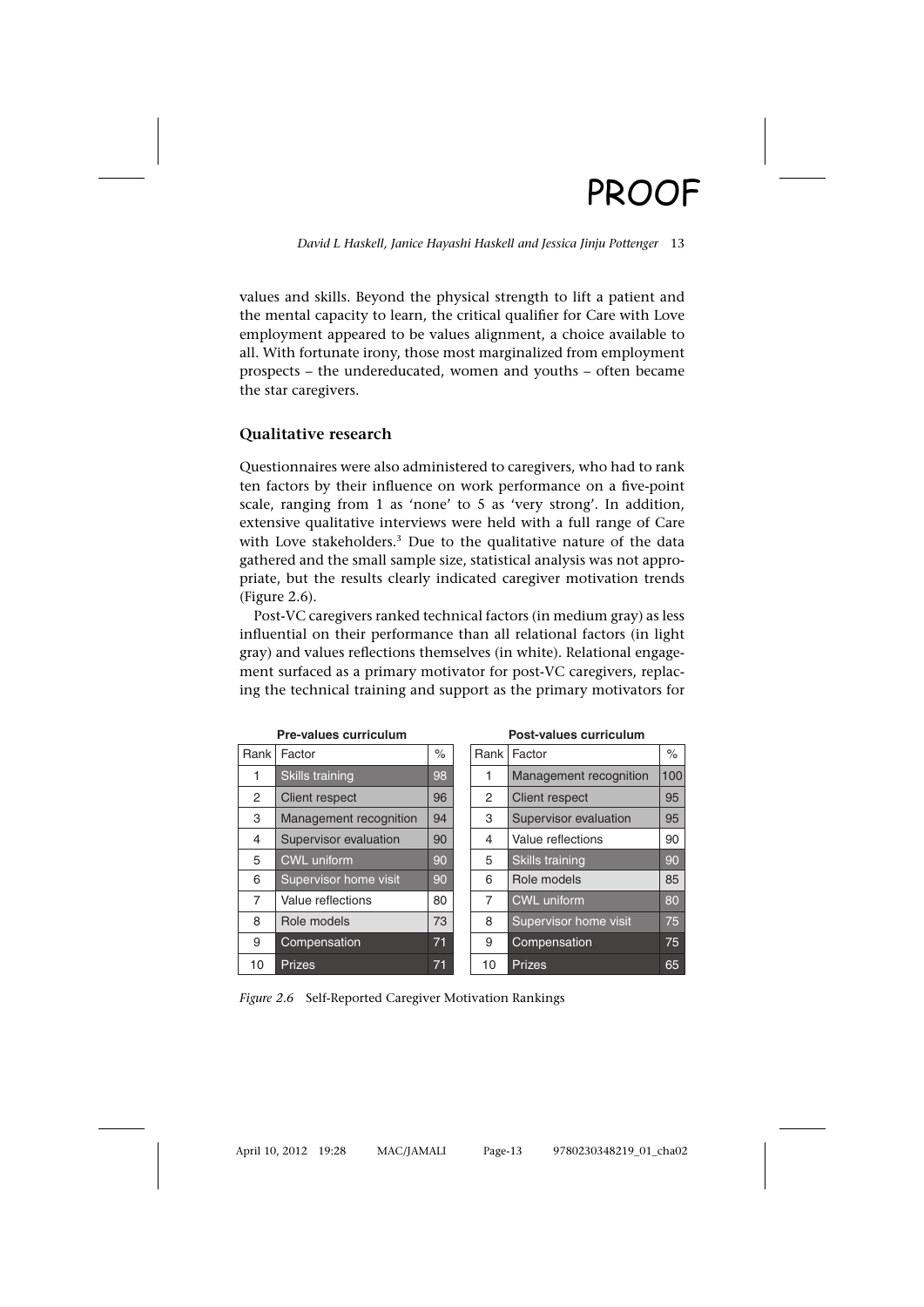#### 14 *Harnessing Values for Impact Beyond Profit in MENA*

pre-VC caregivers. VC training may have helped improve caregiver performance because it clarified and explained values modeled by respected supervisors, affirmed with peers and publicly honored at annual festivals. Compensation and prizes (in dark gray) were ranked least influential by both pre-VC and post-VC groups, indicating that monetary incentives are not a significant motivator of caregiver performance. As one caregiver said: 'Being happy and satisfied in a place where I find respect and human treatment is more important than money.'

In summary, the research findings suggest that a culturally rooted and spiritually inspired values curriculum, integrated as part of a holistic training process, is more likely to initiate and sustain a better performance from all trainees, and to accelerate the development of top-performers. The effect of formal values training on performance is unrelated to monetary incentives and is irrespective of the caregiver's age, gender and education level.

### **Analysis and implications**

Empirical and interview findings are consistent with the literature indicating that the practice of values plays a significant role in both human development and business performance. We now analyze these findings to explore reasons for the relationship between the practice of values and enhanced performance, and to suggest the implications for the application of values in the emerging markets of MENA.

### **Aligned participation**

Voluntary participation based on mutual respect helps transform business relationships from services 'bought' by compensation, to performance motivated from the heart. One veteran caregiver stressed: 'The values we have acquired are not "outside us" for work alone, but "inside us", practiced in our lives both on the job and outside work.' The values implicit in participatory processes foster a spirit of ownership, inspiring volitional alignment rather than compliance with external controls. With the advent of the information age, and now in the wake of the 2011 Arab Spring, centralized management control paradigms are proving increasingly ineffective and obsolete. Social enterprise leaders in the MENA region would do well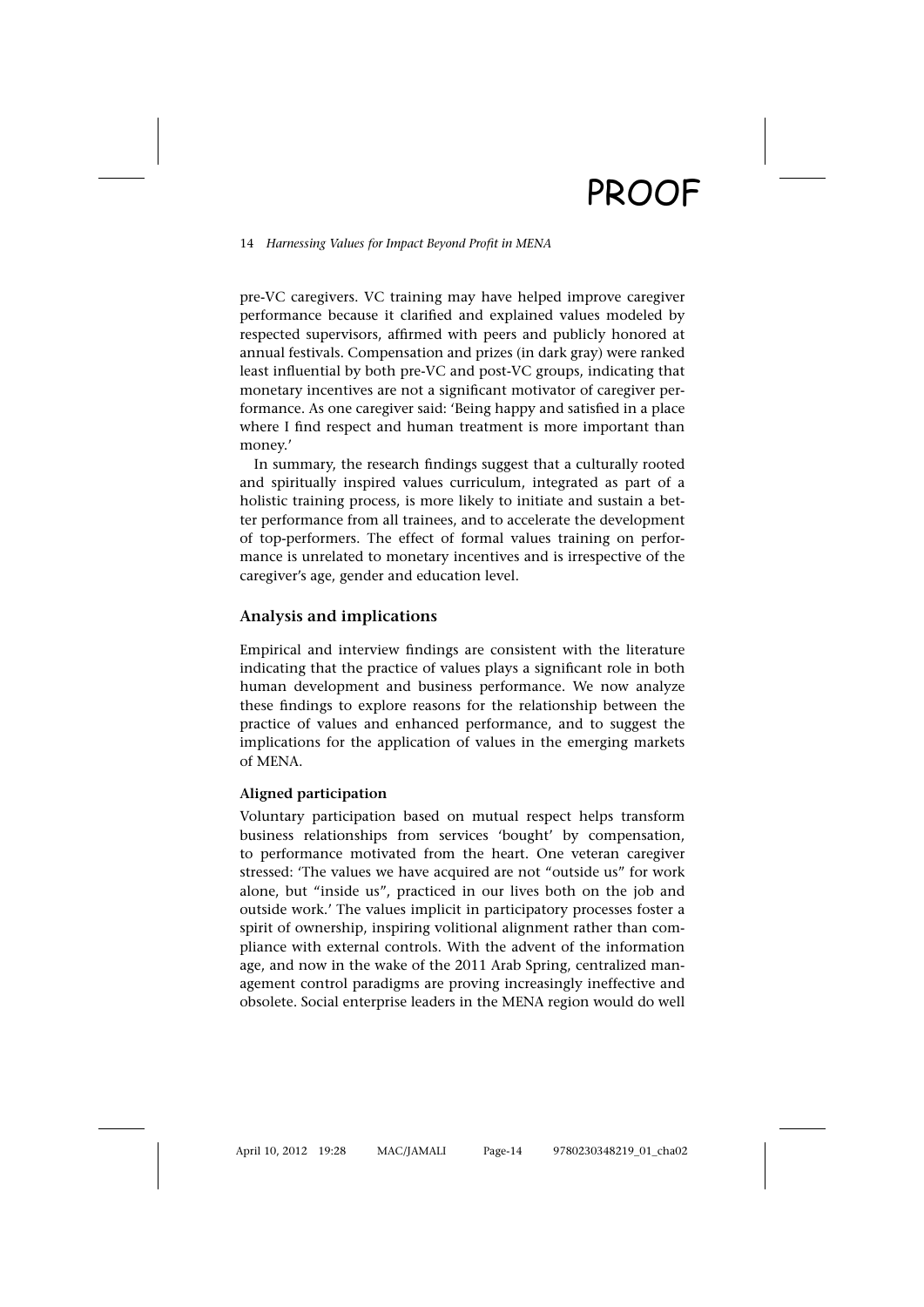#### *David L Haskell, Janice Hayashi Haskell and Jessica Jinju Pottenger* 15

to add participatory facilitation to their skill repertoire to discover, agree and collaborate around shared values. The effectiveness of participatory approaches is confirmed not only in this Care with Love social enterprise case, but also in many diverse international development contexts (Duraiappah et al., 2005). The key is to ensure that all stakeholders are included in the process; not only investors and directors, but also employees, clients, the public – and especially the often unheard but not insignificant voices of the marginalized. Inviting participation need not unleash disorder. The spirit of participation is deeply rooted in the Arab tradition of mutual aid (*aouneh*), when neighbors volunteer to build houses or harvest fields together. MENA social enterprises, as modeled by Care with Love, can harness and reactivate this tradition of cooperation for the common good. Participatory collaboration offers a viable option to balance and complement competitive approaches. As the Arab proverbs say, 'One hand cannot clap' (Bestourous, 2005, p. 81), and 'The hand of God is with the group' (Madanat, 2011).

### **Diversity dialogue**

The cultural and ethnic diversity within MENA is one of its greatest treasures and yet at the same time one of its greatest dilemmas. Wise social enterprise leaders in MENA will mine the treasure while disarming the dilemma, avoiding the extremes of tyranny and anarchy as they walk the tightrope toward unity in diversity. Rather than ignoring inevitable controversy as taboo, social enterprise practitioners can explore centuries of experience together in the diverse traditions in MENA to search for shared values across all spectra. Culturally rooted and spiritually inspired values can encourage *all* stakeholders to engage while they also call upon *all* to change. A caregiver reported: 'While working with a Christian client, I listened with her to her Christian tapes and TV programs, and in return, she played the Islamic call to prayer on TV for me. This reinforced our mutual trust and communication and her family still contacts and asks about me.' The caregiver and her client were altered by the discovery of their shared value of respect, enabling them to differ on other principles and yet still be unified in a relationship. An Egyptian proverb aptly advises, 'He grasps the stick in the middle' (Bestourous, 2005, p. 97). That wise middle ground at Care with Love is where shared values are forged in the cauldron of honest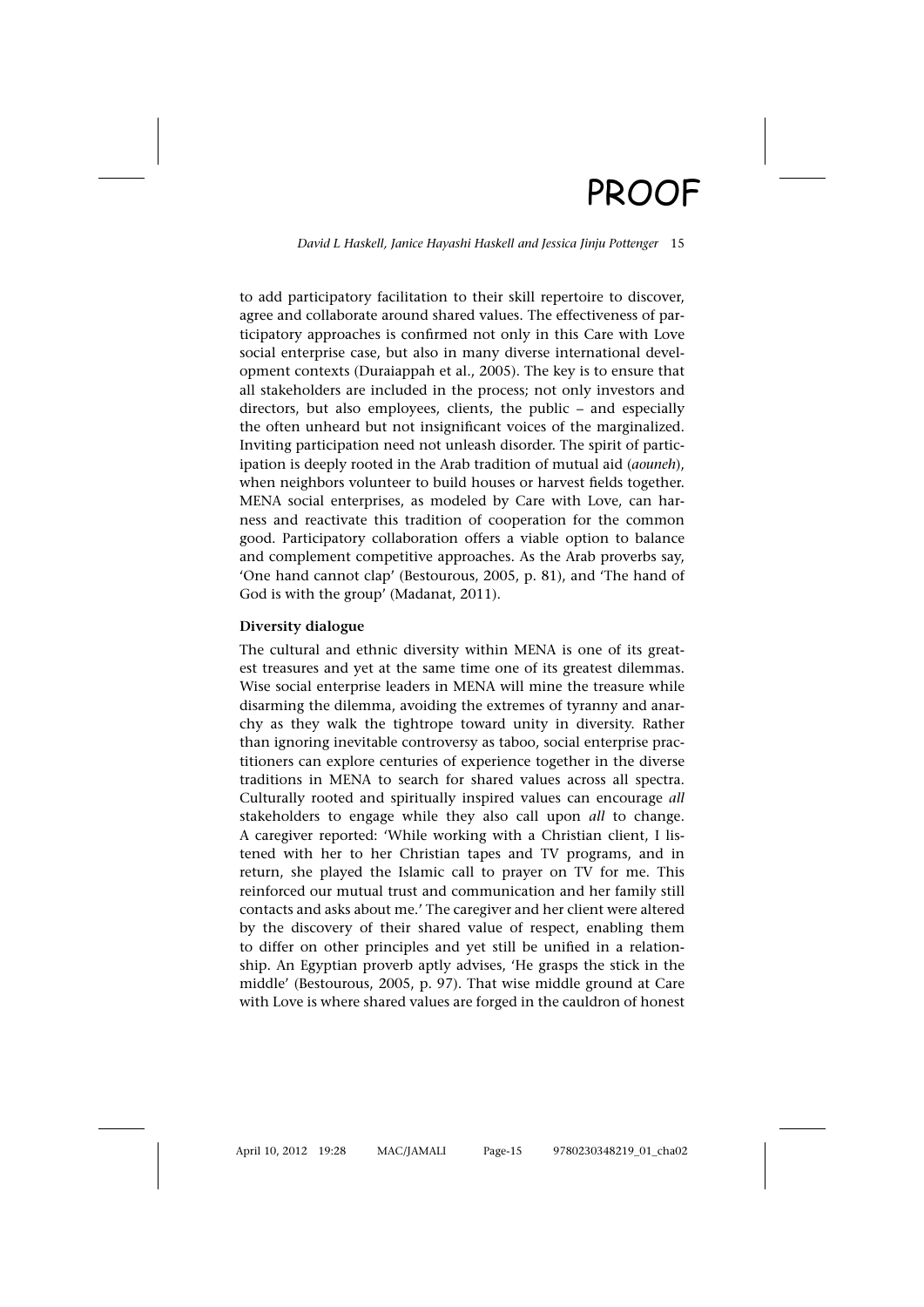#### 16 *Harnessing Values for Impact Beyond Profit in MENA*

dialogue about differences in sustained relationships. If and when that trust is broken, archetypical Arab hospitality and generosity affirm that the treasure of unity in diversity still warrants the painful, uphill journey back: 'If your enemy comes to your door, say "Welcome!" ' (Bestourous, 2005, p. 117), and 'Reconciliation is the master of judgments' (Madanat, 2011).

### **Coherent policy**

Values must be built in, not tacked on. Care with Love values are not brochure slogans, but essential behaviors that its people practice, its policies require and its systems support. Both supervisors and caregivers alike know that they are expected to live by the values, even if on occasion that results in lost clients, lost revenues and lost opportunities. As one caregiver reported: 'A family and client were very rude with me; I had decided to quit if my supervisors did not act justly. They investigated and then stood by me, so I realized that influence and power do not control Care with Love decisions.' This is particularly relevant in MENA, where extended family owned and operated SMEs are common. The influence of the founder's values and example can become diffused when the enterprise expands beyond the founder's relational network, as discovered during Care with Love franchising. To maintain the potency of values and sustain growth, we advise MENA social-enterprise leaders to codify and integrate their core values through coherent operating policy and systems organization-wide, defining for all the latitude of acceptable means in pursuit of the mission. Infusing values into policy and systems will leverage their impact; however, this does not replace the imperative of the living example of founders and directors. Values are better not proclaimed if they are not applied equitably for all, regardless of blood or friendship connections. The hypocritical application of values, as noted in the Egyptian folk saying, is 'Water under straw' (Bestourous, 2005, p. 271).

### **Adaptive leadership**

The Care with Love values assimilation process helped create an environment in the MENA region where adaptive leadership emerged and developed. In spite of the stigma of manual labor in MENA, it is worth noting that all Care with Love trainers and supervisors, including the founder herself, got their hands dirty in service to the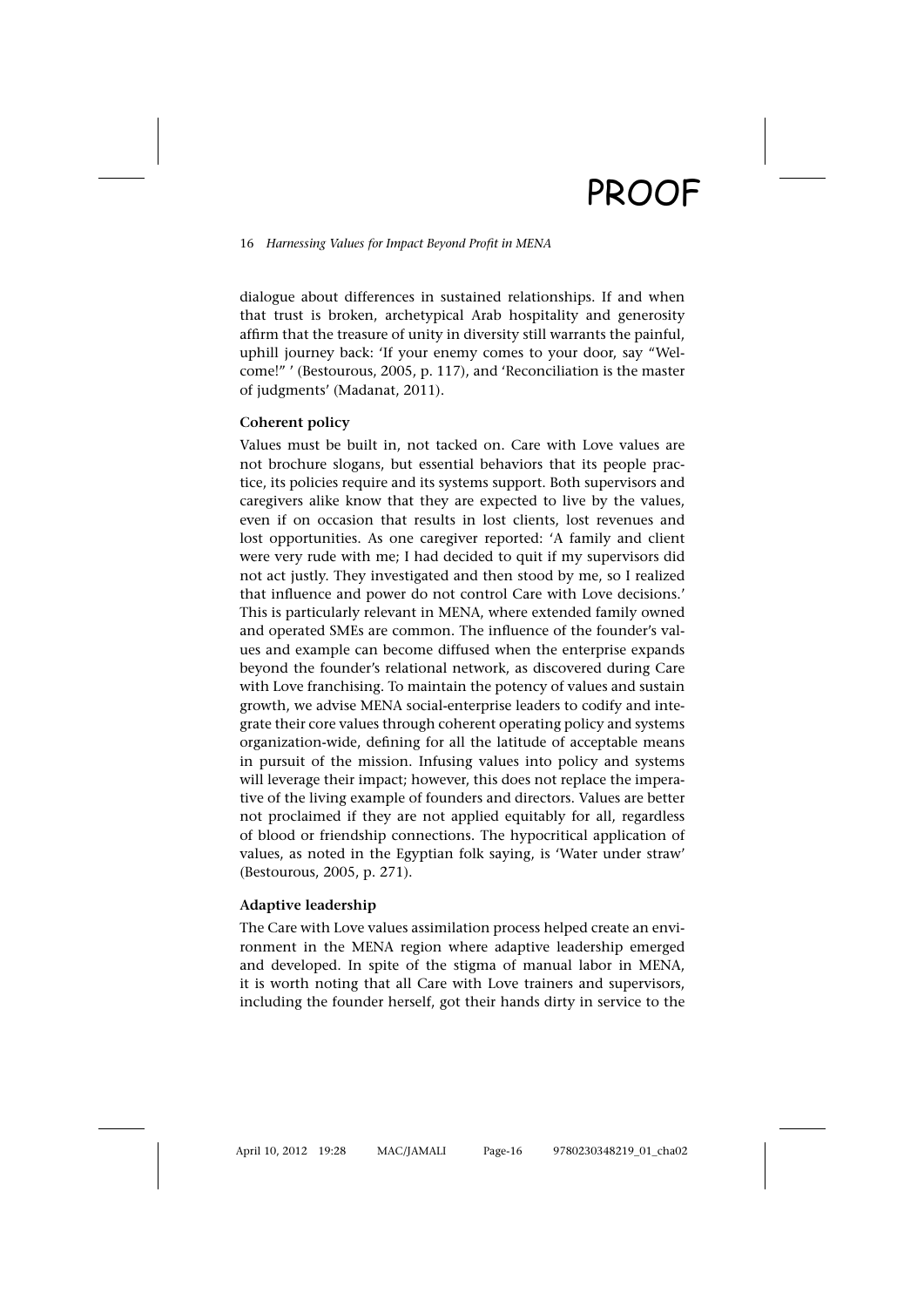#### *David L Haskell, Janice Hayashi Haskell and Jessica Jinju Pottenger* 17

elderly and chronically ill. Caregivers internalized the values they had heard articulated and seen modeled, and took the initiative to put them into practice in new contexts, both on and off the job, monitored or solo. Values internalization equips and ensures that people can innovate to serve the mission in the face of complexity, rather than waiting for orders as compliant followers. The outcome is that the whole person engages to serve with heart and mind, not merely hands. One trainer recounted:

Fire broke out in a building where a caregiver was at work with an elderly, disabled, sick grandmother. Her grandchildren deserted her and fled, screaming for the caregiver to save herself for the sake of her own children. However, at the risk of her life, the caregiver wrapped her patient in a blanket and carried her down the stairs, shouting, 'She's like my family; I have to save her!'

It is through values internalization that adaptive leaders multiply and take action to serve the common good, translating poetic visions of dignity into tangible results on the ground: 'Yesterday we obeyed kings and bent our necks before emperors. But today we kneel only to truth, follow only beauty, and obey only love' (Gibran and Cole, 1997, p. 30).

### **Shared benefit**

Business has tremendous potential to serve the common good with the sustainable production of goods and services. In fact, each year since 2006, Care with Love has averaged more than half a million patient-care hours annually. They served, employed and graduated a yearly average of 137 clients, 162 caregivers and 60 new trainees, respectively. Mere statistics, however, do not express the social impact that the Care with Love practice of values has had on stakeholders. One caregiver reported:

During practical training in a disadvantaged home, an elderly woman was dying while nurses were ignoring her. Our trainer and we trainees, who until then had feared touching anyone dying, insisted on bathing her. Her face relaxed; tears rolled down her cheeks. Stunned, we realized what our attention and care meant for her.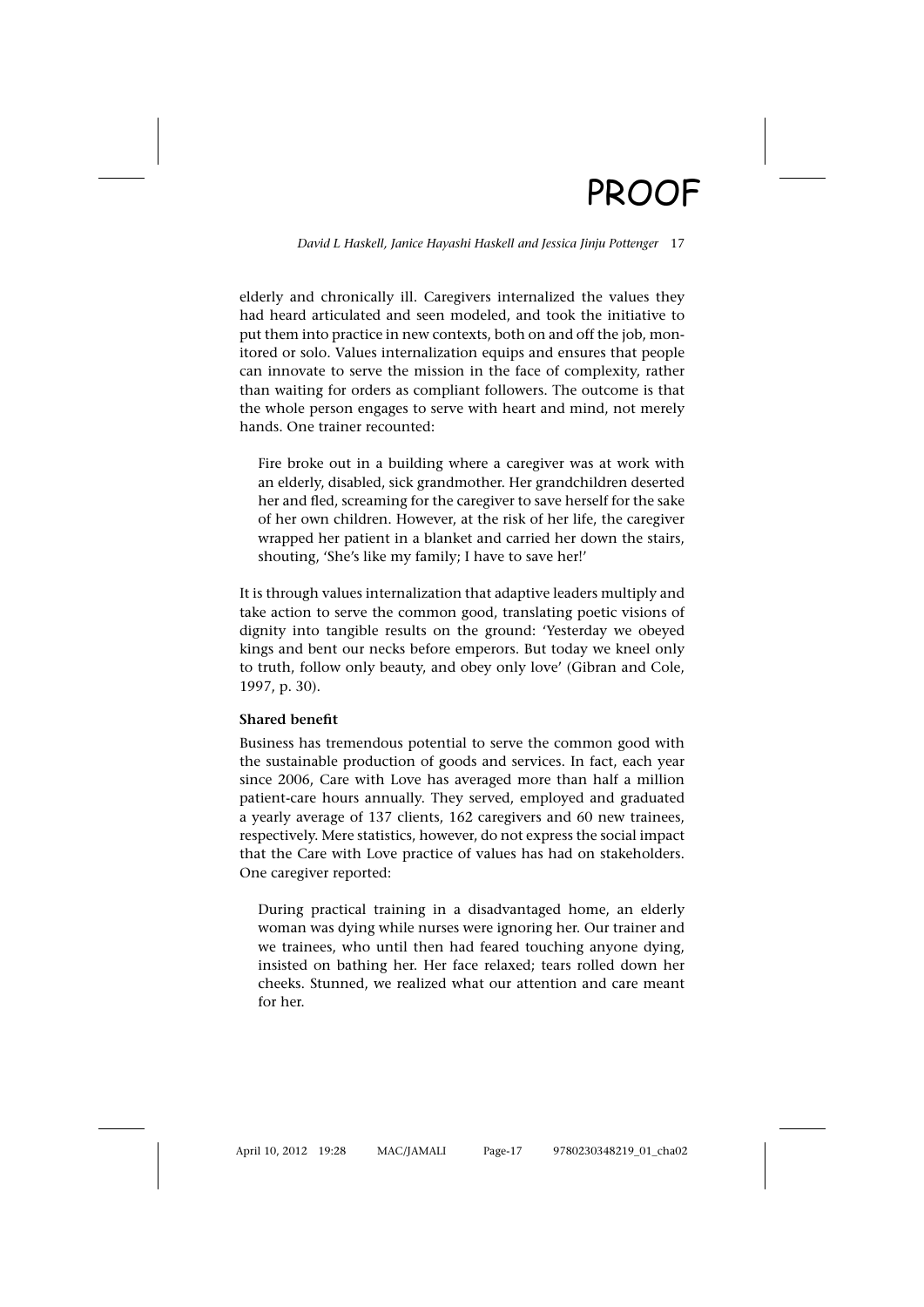#### 18 *Harnessing Values for Impact Beyond Profit in MENA*

While Care with Love is financially profitable, its social impact in human terms arguably multiplies even more significant returns: improved health, respected elders, sustained families, effective education, dignified employment, inter-sectarian understanding, reduced government dependency and increased equity by gender, class and age. To understand the value of such social impact, a change of paradigm from myopic fixation on profit maximization to a holistic vision of shared benefit for all stakeholders is required. The beauty and complexity of shared benefit cannot be reduced to the single bottom line of profit, nor even captured in triple economic– social–environmental bottom lines. To be effective and sustainable, stakeholder value analysis and business design must be inclusive, integrated and holistic. The Care with Love values-driven model confirms the feasibility of generating not only economic profits but also diverse stakeholder benefits in the MENA region. The Arab Youth Survey lists healthcare and jobs as only two emerging markets; others cry out for enterprise innovations offering security, safety, family, marriage, housing, education, credit, jobs, gender rights, Internet, travel and more (ASDA'A Burson-Marsteller, 2011). We encourage MENA practitioners to pursue not only financial returns, but also other dimensions of market demand and mission impact, including, but not limited to, social, environmental, aesthetic, spiritual and cultural factors. Avoiding reductionist materialism, we heed the wisdom that 'the most pitiful among men is he who turns his dreams into silver and gold' (Gibran, 2010, p. 21).

### **Sustained trust**

Care with Love values respect all people as responsible agents who participate in the creation of both economic value and social capital, the cohesion of trust which is the true wealth of any community (Fukuyama, 1995). People are not objects to be exploited for economic-value extraction. Through this lens, Iskander perceived the dignity and worth of both the chronically ill and the chronically unemployed, and their potential to create value together by serving each other. The chronically ill need and can afford to pay for some health services, but really desire loving care. The chronically unemployed need and can afford to learn some technical skills and earn a livable wage, but they really desire dignity and respect. Trading technical skills for modest wages creates some value, but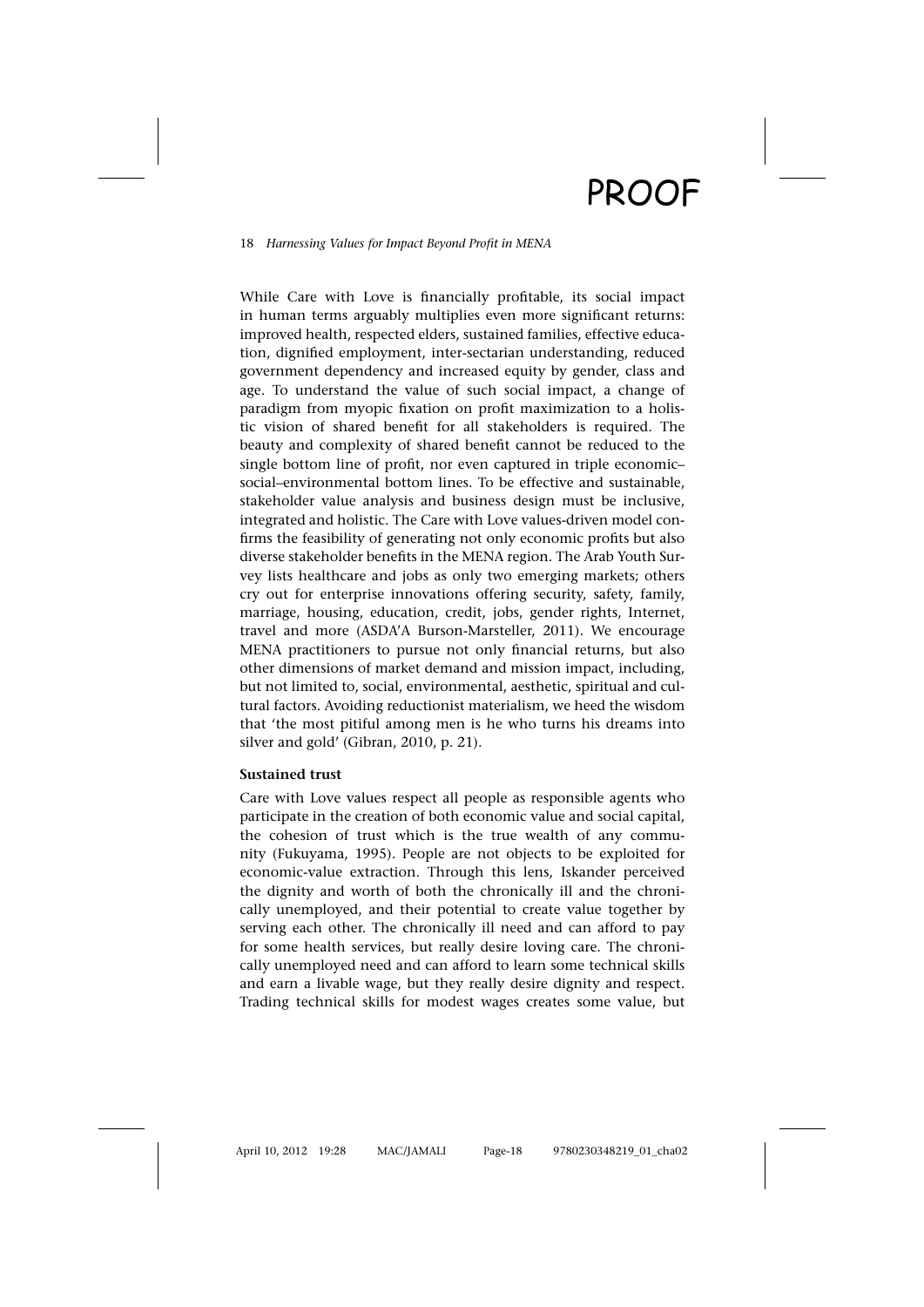

*David L Haskell, Janice Hayashi Haskell and Jessica Jinju Pottenger* 19

*Figure 2.7* Value Exchange of Respect and Love

the primary value creation is in the relational exchange of caregiver love and client respect in a sustained way (Figure 2.7). Values-driven development is sustainable because love and respect are both blind – unconditional and non-discriminatory.

### **Conclusion**

Trust is the soil in which such development grows. Without trust, business is a burden and finance flees. As Gibran perceived: 'Work is love made visible. If you cannot work with love but only with distaste, it is better that you should leave your work and sit at the gate of the temple and take alms of those who work with joy' (Gibran, 1996, p. 14). The Arab Spring was an unmistakable call for well-placed trust in the MENA region. Social enterprise innovators can lead the way forward by defining complementary needs, negotiating shared benefits, forging shared values and nurturing trust back to life in pursuit of a shared vision of community, one in which there is an active exchange of higher-valued relational intangibles such as love and respect.

### **Acknowledgements**

The authors are grateful to the following people: the generous expertise of Care with Love founder Magda Iskander and her board, trainers, supervisors, staff, caregivers and clients; Amr Hamouda, Nadia Rifaat and George Nabil of Al-Fustat Center for Studies and Consultation; Joy Hazucha of PDI Ninth House; Dima Jamali of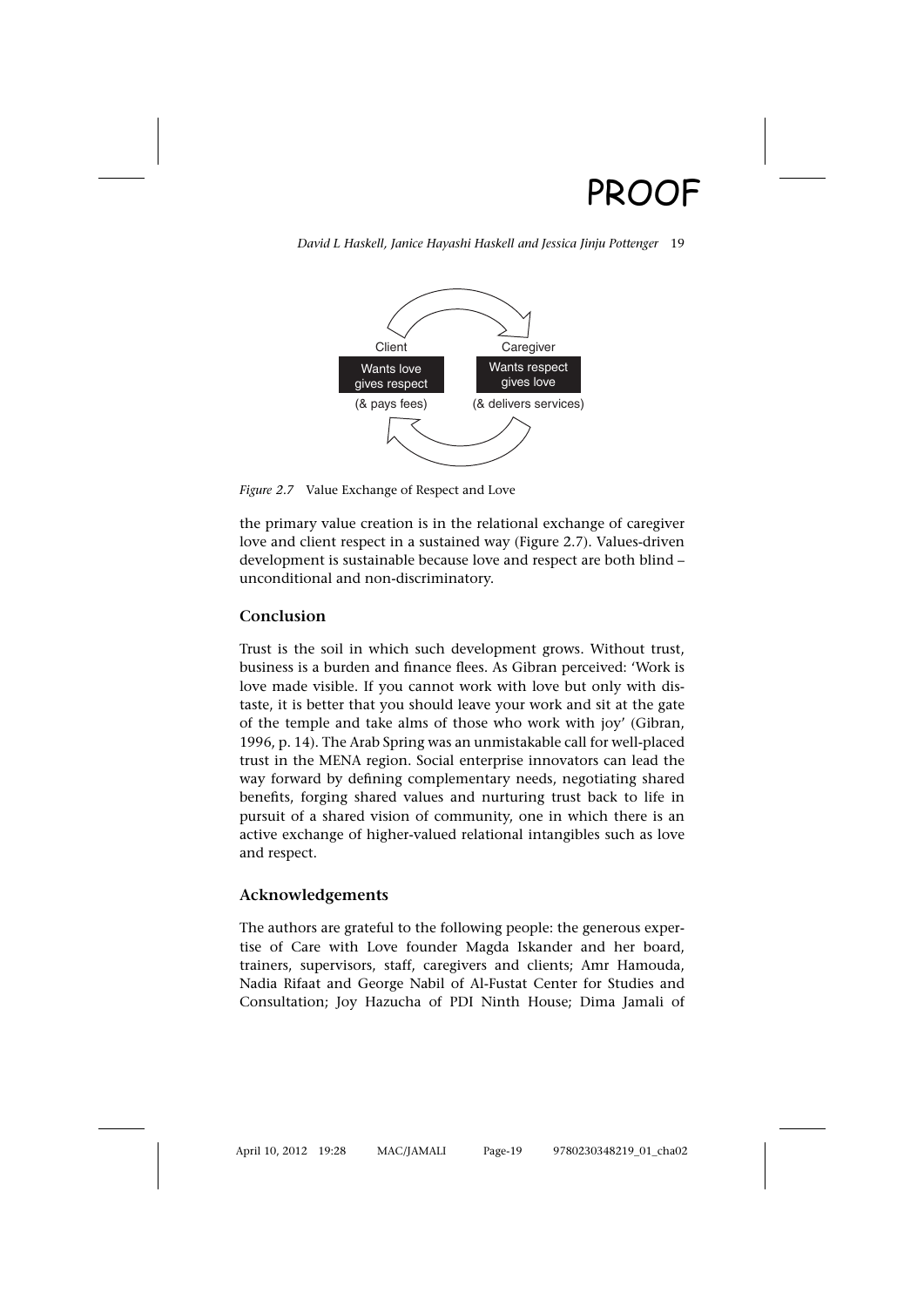#### 20 *Harnessing Values for Impact Beyond Profit in MENA*

American University of Beirut; Sarah von Hefelstein of Braver Valuation Services; Stephanie Bassil of Vanderbilt University; David Fernandez of Princeton University; Safa Halaseh, participatory development specialist; and Yasmine El-Rifai, pedagogy specialist. This research would not have been possible without their input, but the responsibility for any errors remains ours alone.

#### **Appendix – Research methodology**

Hypothesis: **The introduction of a formal, structured values curriculum (VC) positively correlates with improved employee performance, as measured by (a) employee performance ratings and (b) employee bonuses received.** As noted in the text, caregiver performance is rated quarterly on a five-rank scale. Bonus eligibility is based on refresher-course results. Quarterly performance rating and bonus data were available from Q2 2006 to Q1 2011. For optimal comparability, data were chosen for the first four quarters after each caregiver's training, resulting in cohorts of 121 pre-VC and 49 post-VC caregivers. Four tests were run on the data gathered from these sample populations.

- *Test One*: To test the effect of VC training on overall caregiver performance, ratings were converted to 0 (absent), 1 (on list, unrated), 2 (acceptable), 3 (good), 4 (very good), and 5 (excellent). Quarterly ratings and average ratings across quarters 1–3 and quarters 1–4 were computed, and an independent samples t-test was then conducted. *Results*: The average quarterly performance scores of the post-VC caregiver cohort exceeded the pre-VC cohort by statistically significant margins  $[Q1, t(78)] =$  $-2.29, p < 0.05$ ; mean of Q1–Q3,  $t(168) = -1.98, p < 0.05$ ; and mean of Q1–Q4,  $t(159) = -2.65$ ,  $p < 0.01$ . The lack of statistical significance for quarters 2–4 can be explained due to small sample sizes spread over multiple categories. These results indicate that VC training contributed to improved average overall performance (see Figure 2.4 in the chapter).
- *Test Two*: To test the effect of VC training on top caregiver performers, performance ratings for pre- and post-VC cohorts were crosstabulated for each of the first four quarters of the VC program, and a chi-square test was performed. *Results*: More of the post-VC cohort was rated excellent in each of the four quarters after training. Cross-tabulations for pre-VC and post-VC cohorts rated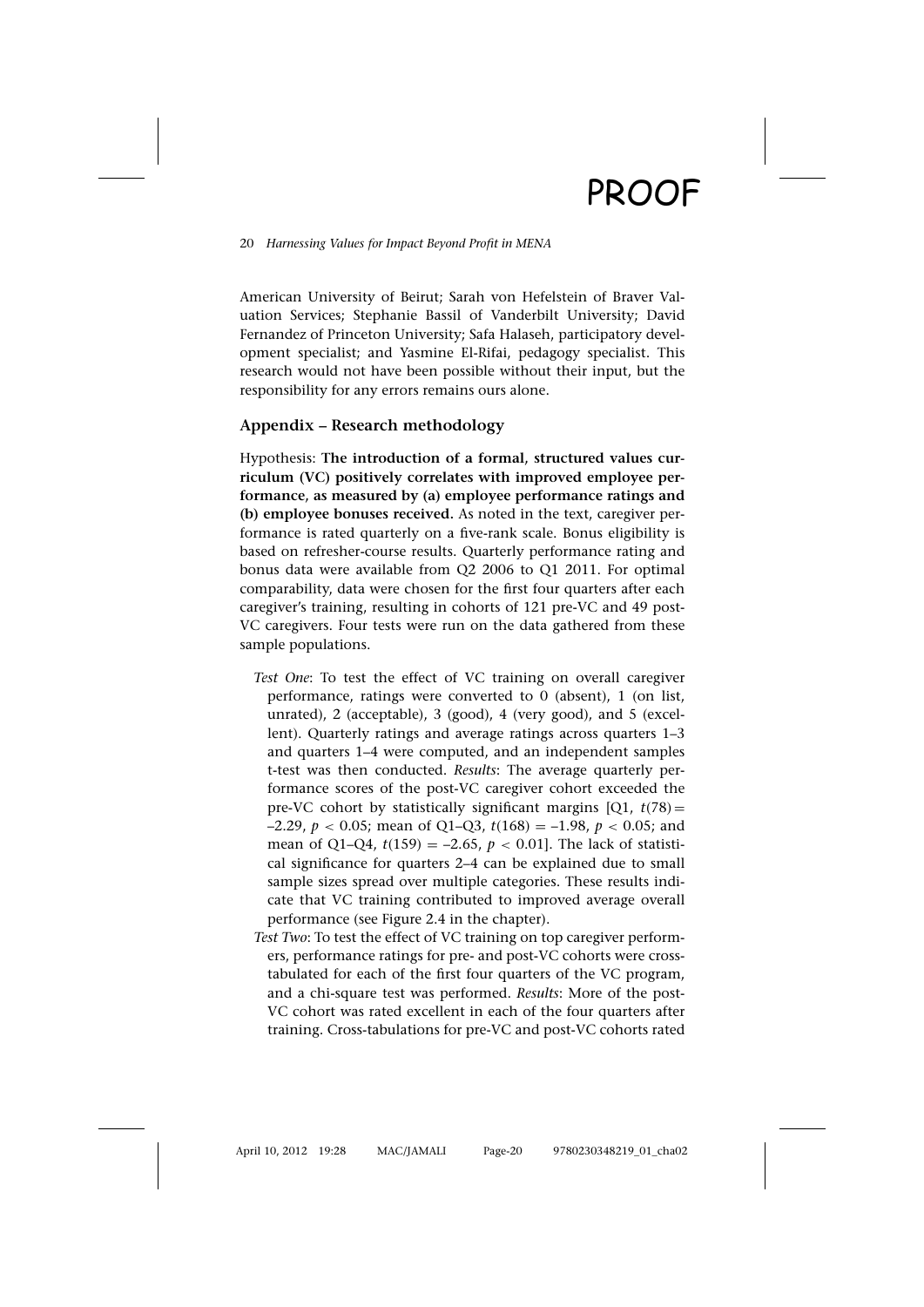*David L Haskell, Janice Hayashi Haskell and Jessica Jinju Pottenger* 21

excellent generated statistically significant chi-squares for the first quarter after training  $[\chi^2 (4, N = 170) = 10.23, p < 0.05]$ ; and the third quarter after training  $[\chi^2 (5, N = 170) = 11.51]$ ,  $p < 0.05$ ), but not for the second and fourth quarters, again likely to the small sample sizes spread across multiple categories. As Test One showed, the improvement effect for excellent performers was clearest in the first quarter. This suggests that VC training may be linked to a faster performance ramp-up of caregivers already performing excellently (see Figure 2.5 in the chapter.)

- *Test Three*: To test the effect of VC training on caregiver bonuses awarded, an independent samples t-test was conducted. *Results*: The hypothesis that the post-VC group would receive higher bonuses after training completion was not supported, indicating that monetary incentives did not significantly influence caregiver performance.
- *Test Four*: To test relationships between caregiver performance and control variables of caregiver gender, age and educational level, Pearson correlations were performed. *Results*: Tests indicated no statistically significant correlation between caregiver performance and the control variables of caregiver gender, age and education level.

## **Notes**

- 1. Team expertise included international development, social entrepreneurship, participatory appraisal, public policy, developmental economics, organizational development, business valuation, impact investment and statistical analysis.
- 2. Using PDI Ninth House software, the methodology, data collection and statistical analysis were supervised by Joy Hazucha PhD, the senior vicepresident for leadership research. The quantitative research methodology is recorded in the appendix.
- 3. Interviews were conducted and questionnaires were administered by Al-Fustat Center for Studies and Consultation to a sample of 49 pre-VC caregivers and 20 post-VC caregivers.

### **References**

ASDA'A Burson-Marsteller (2011). *White Paper on the Third Annual Arab Youth Survey 2010*, http://www.arabyouthsurvey.com/files/AYS\_2010\_ white\_paper.pdf.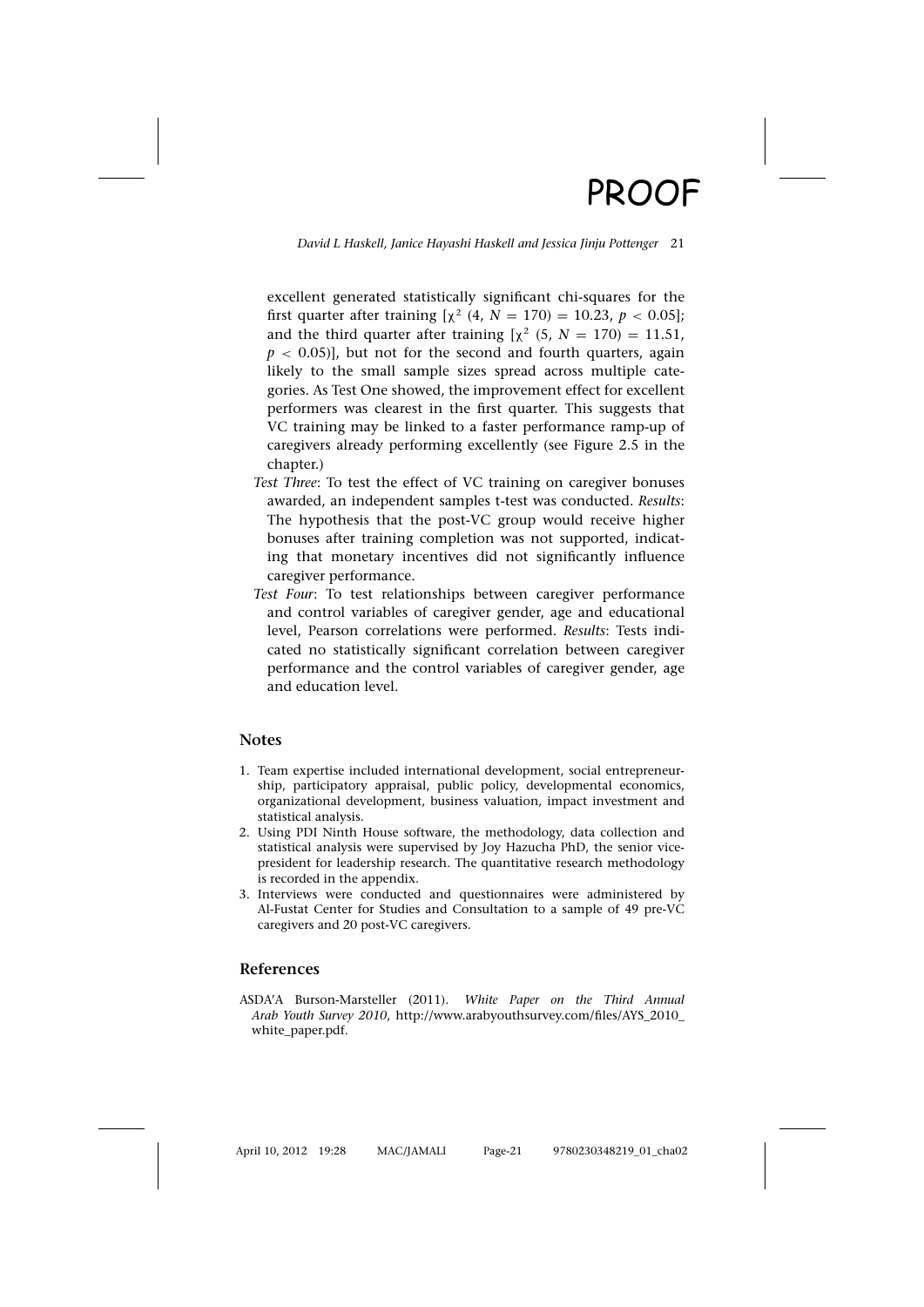22 *Harnessing Values for Impact Beyond Profit in MENA*

- Barrett, R. (2006). *Building a Values-Driven Organization: A Whole System Approach to Transformation* (Burlington, MA: Elsevier Butterworth-Heinemann).
- Bestourous, H. (2005). *The People's Proverbs of Egypt* (Enumclaw, WA: Pleasant Word).
- Biberman, J. & Tischler, L. (eds.) (2008). *Spirituality in Business: Theory, Practice, and Future Directions* (New York: Palgrave Macmillan).
- Blanchard, K. & O'Connor, M. (2003). *Managing by Values: How to Put Your Values into Action for Extraordinary Results, Second Edition* (San Francisco: Berrett-Koehler).
- Collins, J.C. (2001). *Good to Great: Why Some Companies Make the Leap ... and Others Don't* (New York: HarperBusiness).
- Collins, J.C. & Porras, J.I. (1994). *Built to Last: Successful Habits of Visionary Companies* (New York: HarperBusiness).
- Duraiappah, A.K., Roddy, P.V. & Parry, J. (2005). *Have Participatory Approaches Increased Capabilities?* (Winnipeg: International Institute for Sustainable Development), http://www.iisd.org/pdf/2005/economics\_ participatory\_approaches.pdf.
- El-Rifai, Y. (2010). *Values and Principles: Between Theory and Practice* (Cairo, Egypt: Care with Love).
- El-Zanaty, F. & Way, A. (2009). *Egypt Demographic and Health Survey 2008* (Cairo, Egypt: Ministry of Health, El-Zanaty & Associates, and Macro International).
- Fukuyama, F. (1995). *Trust: The Social Virtues and the Creation of Prosperity* (New York: Free Press).
- George, B. (2003). *Authentic Leadership: Rediscovering the Secrets to Creating Lasting Value* (San Francisco: Jossey-Bass).
- Giacalone, R.A., & Jurkiewicz, C.L. (2010). *Handbook of Workplace Spirituality and Organizational Performance*, *Second Edition* (Armonk, NY: ME Sharpe).
- Gibran, K. (1996). *The Prophet* (Hertfordshire, UK: Woodsworth Editions).
- Gibran, K. (2010). *Sand and Foam: and Other Poems* (Oxford: Benediction Classics).
- Gibran, K. & Cole, J.R.I. (1997). *The Vision: Reflections on the Way of the Soul* (London: Arkana Penguin).
- Grondona, M. (2000). 'A Cultural Typology of Economic Development', in Harrison, L.E. & Huntington, S.P. (eds.), *Culture Matters: How Values Shape Human Progress* (New York: Basic Books).
- Handoussa, H. (ed.) (2010). *Egypt Human Development Report 2010* (United Nations Development Programme and the Institute of National Planning Egypt), http://www.undp.org.eg/Portals/0/EHDR%202010/ NHDR%202010%20english.pdf.
- Harrison, L.E. & Berger, P.L. (eds.) (2006). *Developing Cultures: Case Studies* (New York: Routledge).
- Harrison, L.E. & Huntington, S.P. (eds.) (2000). *Culture Matters: How Values Shape Human Progress* (New York: Basic Books).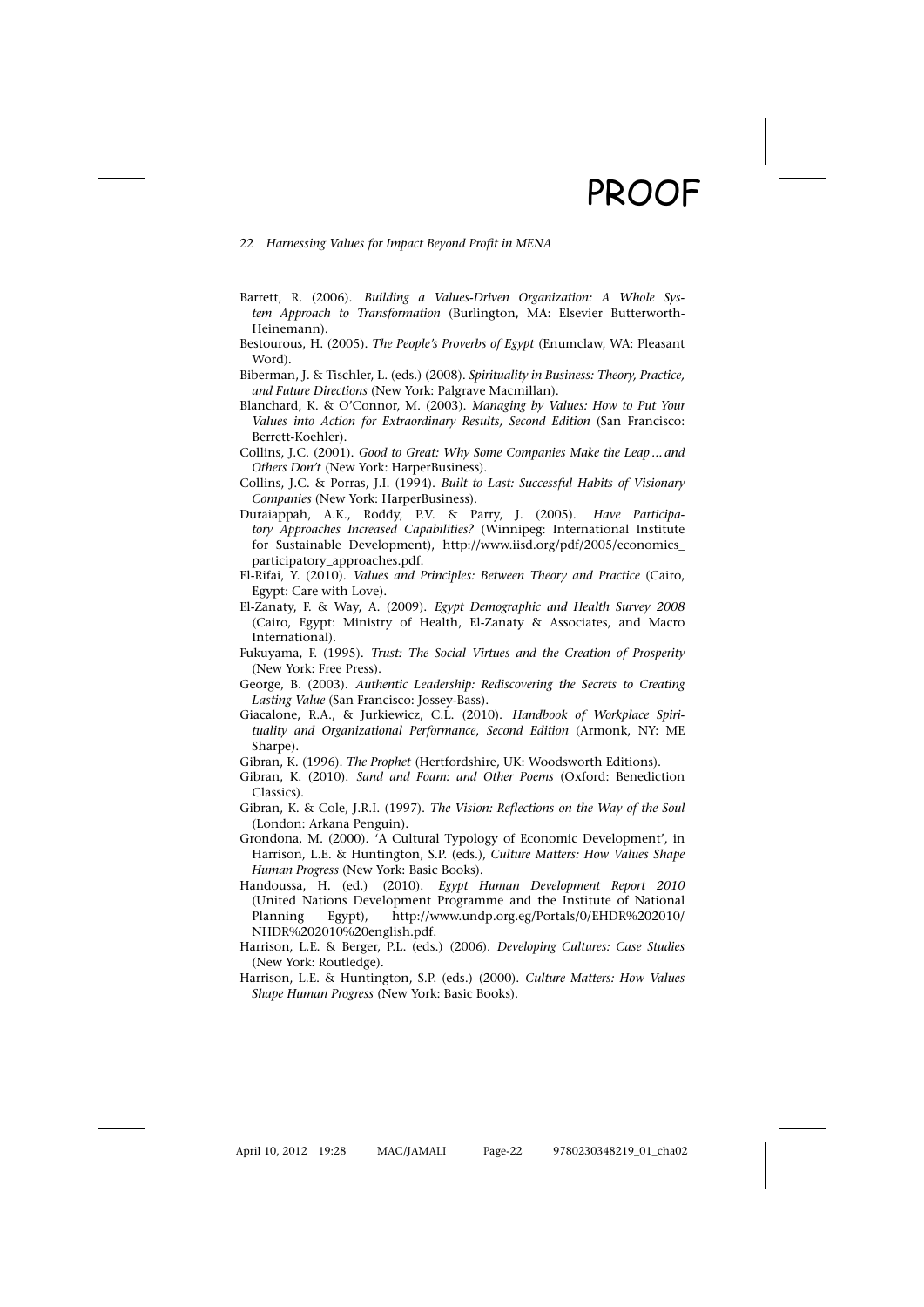*David L Haskell, Janice Hayashi Haskell and Jessica Jinju Pottenger* 23

- Harrison, L.E. & Kagan, J. (eds.) (2006). *Developing Cultures: Essays on Cultural Change* (New York: Routledge).
- Haskell, D.L., Haskell, J.H., & Kwong, J.W. (2009). 'Spiritual Resources for Change in Hard Places: A Values-Driven Social Entrepreneurship Theory of Change', in Goldstein, J.A., Hazy, J.K., & Silberstang, J. (eds.), *Complexity Science and Social Entrepreneurship: Adding Social Value Through Systems Thinking* (Litchfield Park, AZ: ISCE Publishing).
- Hofstede, G. (2001). *Culture's Consequences: Comparing Values, Behaviors, Institutions, and Organizations Across Nations, Second Edition* (Thousand Oaks, CA: Sage Publications).
- Hofstede, G., Hofstede, G.J., & Minkov, M. (2010). *Cultures and Organizations: Software of the Mind, Intercultural Cooperation and Its Importance for Survival, Third Edition* (New York: McGraw-Hill).
- House, R.J., Hanges, P.J., Javidan, M., Dorfman, P.W., & Gupta, V. (2004). *Culture, Leadership, and Organization: The GLOBE Study of 62 Societies* (Thousand Oaks, CA: Sage Publications).
- Inglehart, R. & Welzel, C. (2005). *Modernization, Culture Change, and Democracy: The Human Development Sequence* (New York: Cambridge University Press).
- Inglehart, R. & Welzel, C. (2010). 'Changing Mass Priorities: The Link Between Modernization and Democracy', *Perspectives on Politics*, 8, 551–567.
- Jamali, D. & Dawkins, C. (2011). *Sustainability in the Arab World: the ARAMEX Way,* Case 9B11M060, Richard Ivey School of Business Foundation, University of Western Ontario, London, ON, Canada.
- Jamali, D., Zanhour, M., & Keshishian, T. (2009). 'Peculiar Strengths and Relational Attributes of SMEs in the Context of CSR', *Journal of Business Ethics*, 87, 355–377.
- Jenkins, H. (2006). 'Small Business Champions for Corporate Social Responsibility', *Journal of Business Ethics,* 67, 241–256.
- Kriger, M.P. & Hanson, B.J. (1999). 'A Value-Based Paradigm for Creating Truly Healthy Organizations', *Journal of Organizational Change Management,* 12, 302–317.
- Madanat, N. (2011). UNFPA Country Support Team Advisor for the Arab States, personal interview 17 December 2011.
- Ministry of Health Egypt and Health Systems 20/20. (2010). *National Health Accounts 2007/2008: Egypt* (Bethesda, MD: ABT Associates Inc.), http://www. healthsystems2020.org/content/resource/detail/2730/.
- Mitroff, I. & Denton, E.A. (1999). *A Spiritual Audit of Corporate America: A Hard Look at Spirituality, Religion, and Values in the Workplace* (San Francisco: Jossey-Bass).
- Murillo, D. & Lozano, J. (2006). 'SMEs and CSR: An Approach to CSR in Their Own Words', *Journal of Business Ethics*, 67, 227–240.
- Neal, J. & Biberman, J. (2004). 'Research that Matters: Helping Organizations Integrate Spiritual Values and Practices', *Journal of Organizational Change Management*, 17, 7–10.
- Norris, P. & Inglehart, R. (2004). *Secular and Sacred: Religion and Politics Worldwide* (New York: Cambridge University Press).

April 10, 2012 19:28 MAC/JAMALI Page-23 9780230348219 01 cha02